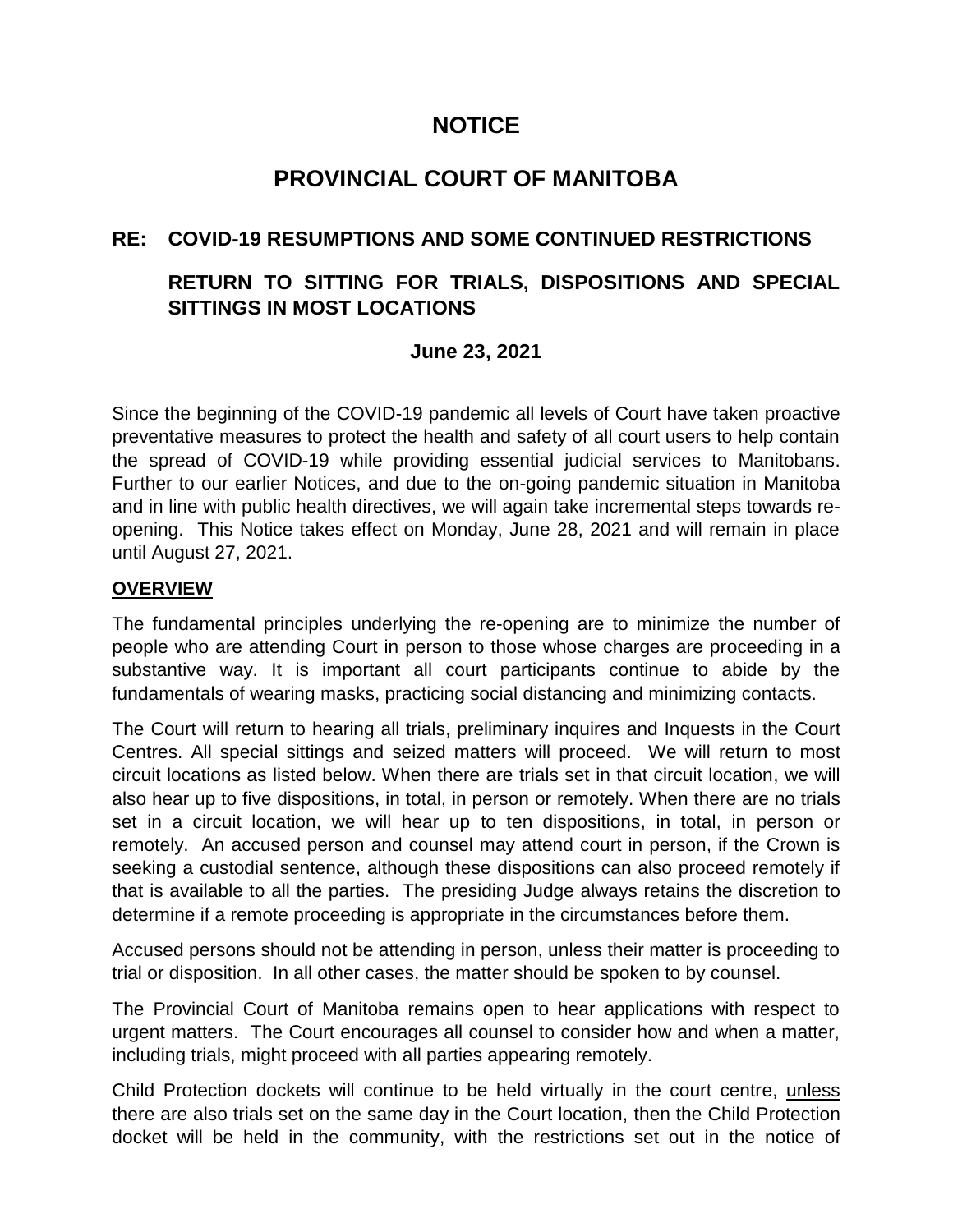April 16, 2020. This may be subject to a further notice as public health directives change.

### **COURT CENTRES: WINNIPEG, PORTAGE LA PRAIRIE, BRANDON, DAUPHIN, THE PAS AND THOMPSON**

Trials: Beginning June 28, 2021, in the major court centres of Winnipeg, Portage la Prairie, Brandon, Dauphin, The Pas and Thompson, the Provincial Court of Manitoba will hear all in custody and out of custody trials and preliminary hearings in person. While the Court remains closed to the general public, those people attending as an accused or a witness may have a maximum of two support people in attendance with them.

For Winnipeg trials and preliminary hearings, counsel are reminded to email the Virtual Assignment Court [\(VirtualTrialAssignmentCourt@gov.mb.ca\)](mailto:VirtualTrialAssignmentCourt@gov.mb.ca) on the morning of the hearing to let the presiding Judge know whether the matter is proceeding so it can be assigned to a trial courtroom as soon as possible. The mailbox is monitored starting at 9:15 a.m. everyday. We remind counsel (and your witnesses) not to gather outside courtroom 302 while awaiting assignment to a trial courtroom. Counsel and their clients can wait anywhere in the courthouse complex as the assignment of the courtroom is done via email.

For all Court centres, we remind counsel and witnesses attending court to adhere strictly to the COVID protocols and to maintain social distancing at all times.

#### Bail Applications and Dispositions

Bail applications and in custody disposition courts will continue to proceed, with accused persons appearing by telephone or video conference, if available. All bails and dispositions will proceed on the presumption all parties appear remotely, including support people.

Out of custody dispositions will proceed with all parties appearing remotely. In a case where custody is being sought the accused and counsel can appear in person, but the Court continues to encourage counsel to consider and request the matter proceed with all or some of the parties appearing remotely. The Court will consider requests for an accused to appear virtually if all parties consent, even where a custodial sentence may be imposed.

The preferred platform for dispositions is video-conferencing where available. Counsel are asked to contact the appropriate Disposition/Trial Coordinators to request a video conferencing platform, if their client can appear in that fashion. It is expected counsel will provide an accurate time estimate of the disposition. Where video conferencing is not available for any of the parties or the Court, the parties can appear by telephone. It is incumbent on counsel to ensure they are on a phone line where they can communicate clearly with the court, and where there is no background noise or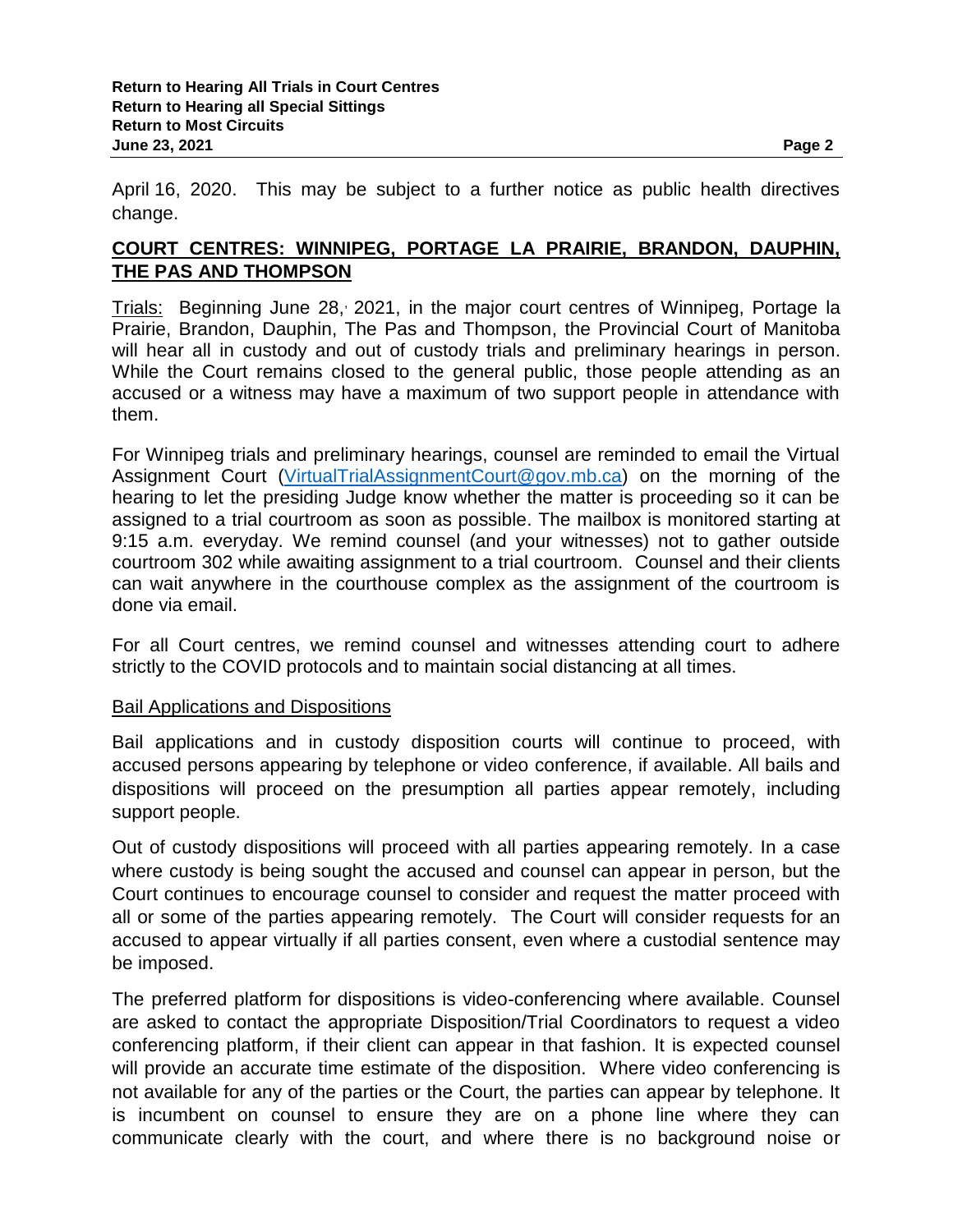In each regional Court Centre, up to five in person or remote dispositions can be scheduled on a docket. Up to two support people can attend with the accused.

If counsel are asking for an exception and requesting in person appearances for bails or non-custodial dispositions, judicial permission must be sought by emailing the Disposition/Trial Coordinator at least two days in advance. The position of all parties must be included in the request. The Disposition Coordinator will forward the request to the presiding Judge or an administrative Judge, if no Judge is yet assigned. The reasons why counsel feel an in person appearance is **necessary** should be set out clearly in the email. If the parties cannot appear remotely, or if permission to attend in person is not granted by a Judge, the matter will be adjourned.

#### Docket Appearances

All other criminal dockets in the major court centres will be conducted virtually. Accused persons are not allowed to attend in person for virtual dockets.

Remote appearances by accused persons can occur by telephone, or where available, video-conference.

### **WINNIPEG**

### Provincial Court Counter (PCC) Dockets and Other Intake Dockets

The Provincial Court Counter Dockets and all other dockets will continue to be held virtually. No one is allowed to attend in person. For Provincial Court Counter Dockets in Winnipeg, those without counsel will be asked to phone into court to address their matter by calling either 204-948-3138 or 204-945-4612 between 8:30 a.m. and 2:00 p.m. to speak to a Staff Justice of the Peace.

#### Gun Prohibition Court

July 12 and August 9, 2021 dockets will be administratively adjourned to September 13, 2021.

#### Legal Aid Administrative Court

July 13 and August 10, 2021 dockets will proceed virtually, all parties are to appear remotely.

#### Private Prosecution Court

July 5, 19, August 16 and 30, 2021 dockets will be administratively adjourned to September 20, 2021. Any peace bonds that can be dealt with remotely should be set by contacting the Disposition Coordinator and set for a virtual appearance.

## **CHILD PROTECTION**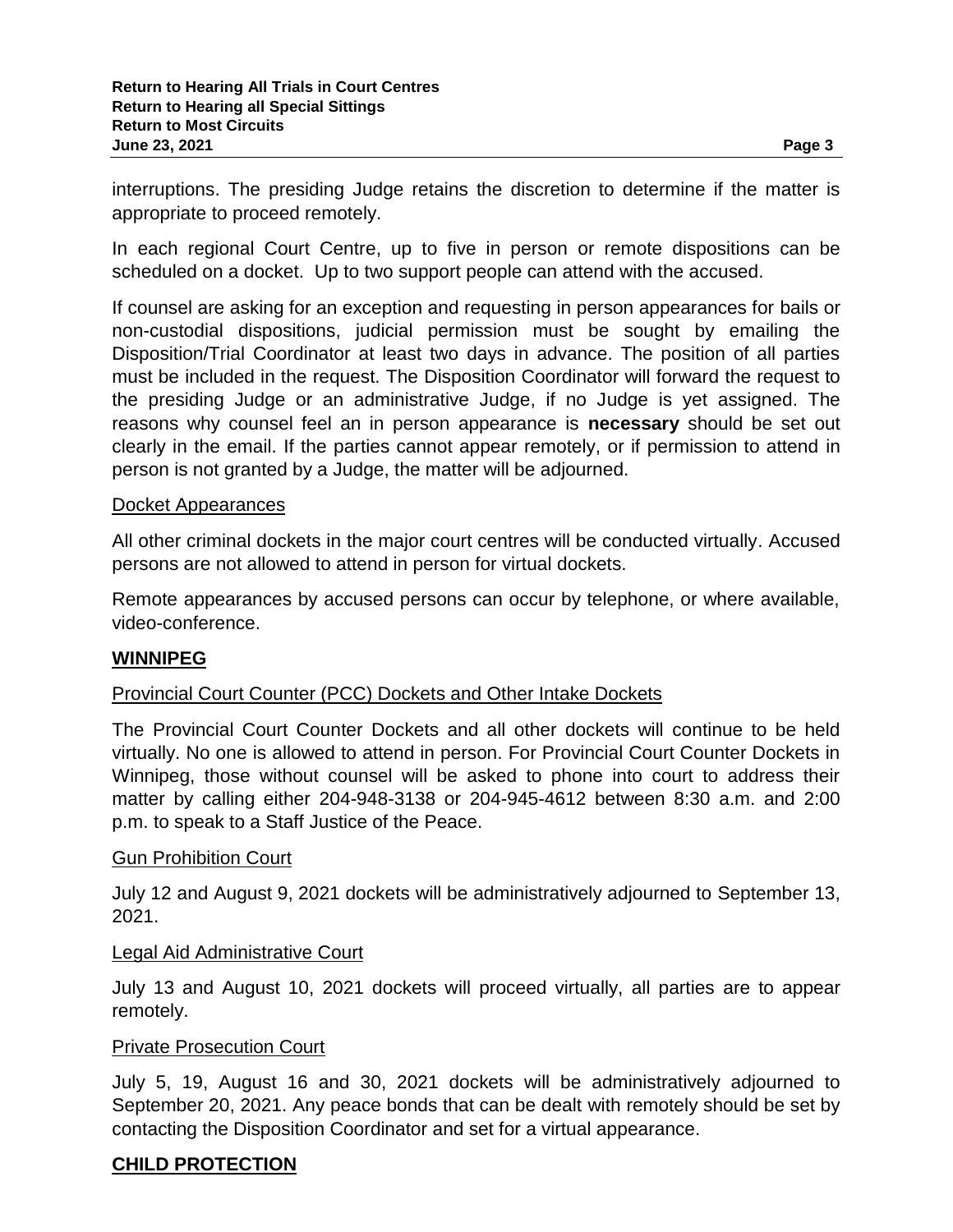Child Protection proceedings are considered to be a priority in the essential services provided by the Court during this time and therefore Child Protection dockets from the courts circuit points will occur in the Court Centres of Winnipeg, Thompson, The Pas, Dauphin and Portage la Prairie, on the same date the child protection docket was to take place in the circuit court. The practices set out in our Notice of April 16, 2020 will continue. Counsel may attend but are encouraged to appear by telephone for the Child Protection dockets.

Child Protection, *Family Maintenance Act* and Private Guardianship trials will proceed as scheduled. Counsel are encouraged to contact the appropriate court centre to arrange teleconference case management meetings to discuss alternative options. The Court remains available to hear applications with respect to urgent matters, especially where those can be arranged with the parties attending remotely.

### **PROTECTION ORDERS**

Protection Order applications will continue to be heard by Judicial Justices of the Peace.

### **CASE MANAGEMENT CONFERENCES**

Case Management Conferences will continue as scheduled, but will be conducted by videoconference where available, or by teleconference.

### **PROVINCIAL OFFENCES COURT**

The Provincial Offences Court Office at 373 Broadway Avenue, Winnipeg, will remain closed to the public up to and including August 27, 2021. *Provincial Offences Act* matters (Winnipeg and Regional) including *Highway Traffic Act* matters scheduled for an in person **hearing** up to and including August 27, 2021 throughout Manitoba will be adjourned without you appearing and rescheduled to a later date. Notification of the new date and time will be sent to you. All matters that have been scheduled to proceed virtually will proceed as scheduled. The court office at 373 Broadway remains open to accept fine payments.

You must still contact the Court by telephone or email at [POC@gov.mb.ca](mailto:POC@gov.mb.ca) between the dates and before the final response date on your ticket if you receive one. The court office remains open to accept fine payments only if other remote options cannot be utilized. This suspension includes all *Provincial Offences Act* matters, including *Highway Traffic Act* matters scheduled for hearing in Winnipeg as well as those scheduled for:

Selkirk – July 14, 2021 Brandon – July 28, 2021 Selkirk – August 18, 2021 Brandon- August 25, 2021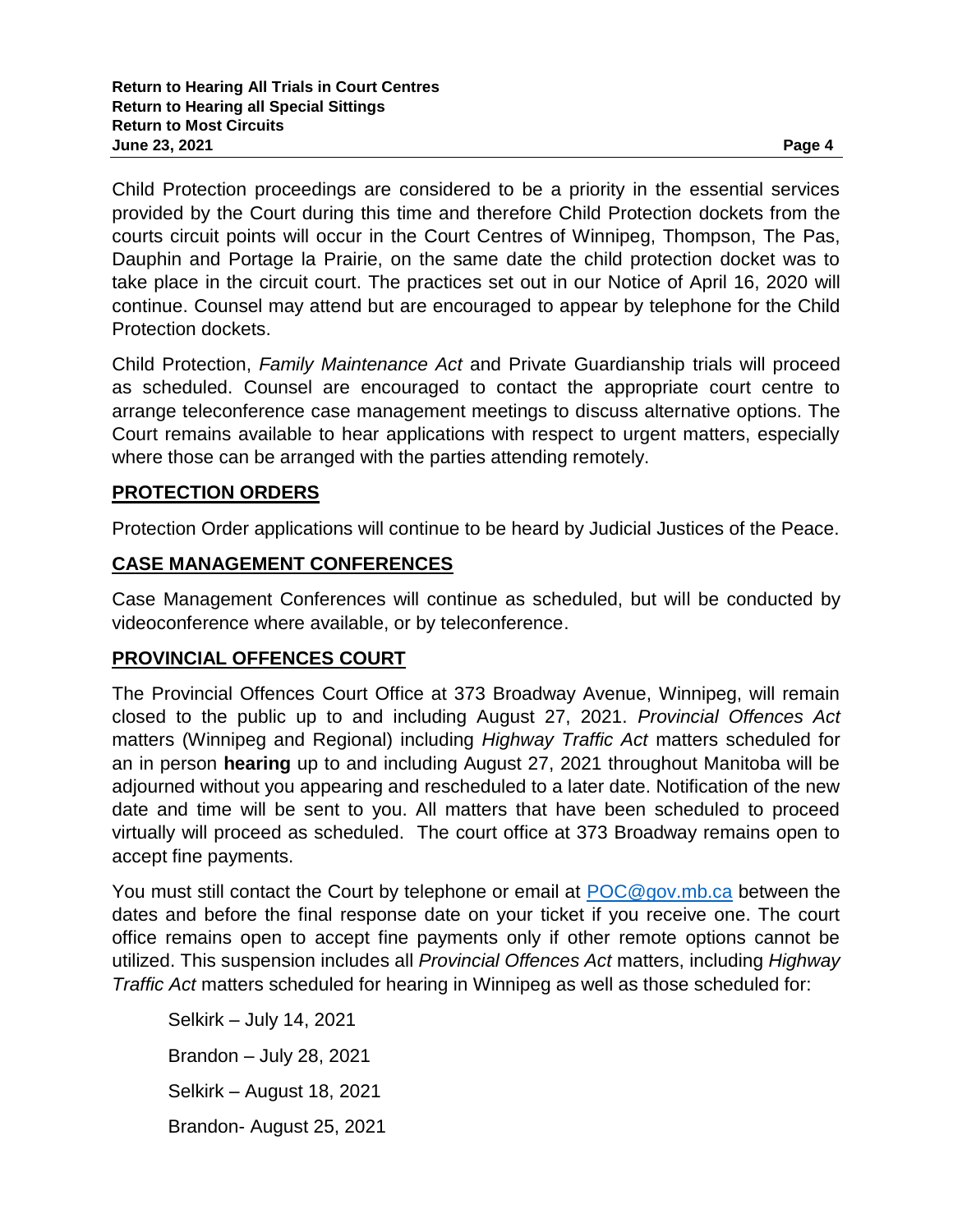Some Highway Traffic Act matters will proceed virtually. If your matter is to proceed virtually, you will be contacted directly by the court with your date and time.

## **CIRCUIT LOCATIONS**

Beginning June 28, 2021 all special sittings, in custody and out of custody trials/ preliminary hearings will proceed in the circuit locations as identified in the list below. In the circuit locations where court can proceed with trials and special sittings, it has been determined the facilities have the space capacity and the reduced number of people attending Court to allow the COVID-19 health protocols, to be implemented so the matters can proceed safely and within the public health guidelines.

The circuit court locations continue to be closed to the general public and are only open to those people necessary to the proceedings before the courts. Those people attending as an accused or a witness may have a maximum of two support people in attendance with them. The only people in the court facility should be those who are proceeding to trial or disposition, all others will have to wait outside or any other space where social distance can be accommodated, while they are waiting for their matter to proceed before the Court.

Sheriff Officers will be assuming significant extra duties related to maintaining and enforcing COVID-19 safety protocols. As a result, it is necessary that the only people transported, in custody, are those people who will have trials proceeding in these communities. If a matter resolves in advance, it should proceed to disposition in the nearest open court centre and the transport should be cancelled. It is imperative that counsel communicate in advance regarding the trial proceeding. Counsel must confirm with Sheriff Services at least 48 hours in advance that the transport of the person for court is required. If such confirmation is not received by Sheriff Services, the person will NOT be transported to the community, to prevent the prisoner from being isolated for up to 14 days.

In custody trials and dispositions from circuit locations not yet opened for in person trials, can be transferred to the related open Court Centre where possible.

### Virtual Dockets

Virtual dockets will be held for all circuit locations as listed below. A virtual docket is intended to be an opportunity for counsel to discuss or review the status of the matter, however accused persons should **not** be attending court in person. Defence counsel are expected to have made every effort to contact their client and discuss their case prior to the court proceeding. If a matter can be dealt with remotely, the matter can proceed.

Please note, any in-custody accused who is transported to attend for a matter outside a court centre (Winnipeg, The Pas, Portage la Prairie, Brandon or Thompson) or if they share transport with a new admission or someone from another correctional centre, will have to isolate for 14 days, upon their return to the correctional centre. A further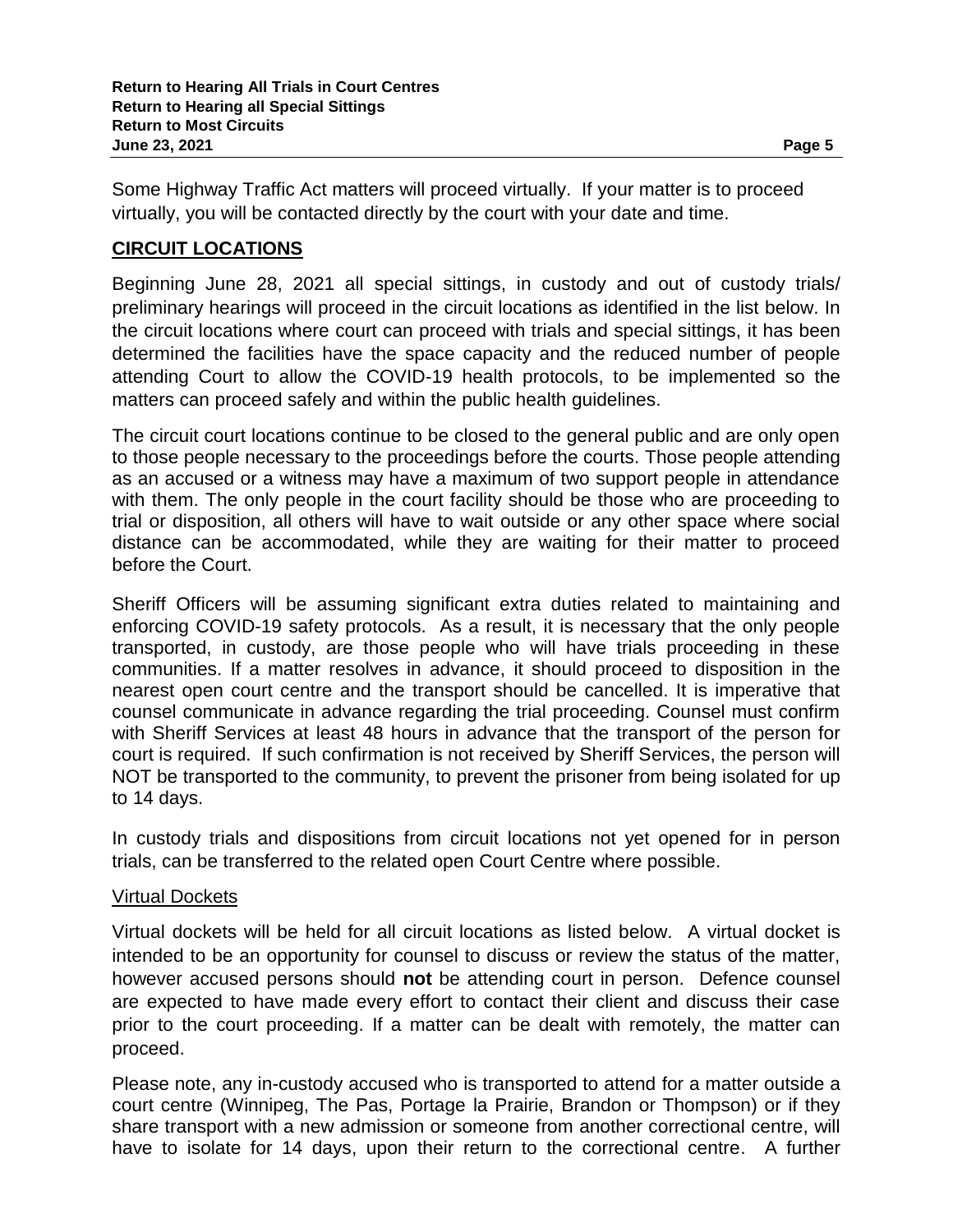exception has now been announced by Corrections for those who are 14 days past being fully vaccinated, these persons will have to isolate for 48 hours, and if they are asymptomatic after a negative test, their isolation period will end.

#### Number of Dispositions

This notice sets out the maximum number of dispositions that can be set in order to reduce the number of people attending Court. This does not eliminate the obligation on counsel to consider the length of each disposition and given that length, the total number of dispositions that can reasonably be set at each court sitting.

In those locations where trials are set, up to five in person or remote dispositions can be set. In those locations where trials are not set, up to ten dispositions, in person or remotely, can proceed on the docket. If a trial is set in a circuit location after the release date of this notice (where no trials were previously set on the date), then the number of dispositions should be reduced to five dispositions. In all other cases, as noted below, matters will be addressed during the virtual dockets or adjourned to the next sitting of that court, and may be subject to further notices based on changes to public health directives.

### **ALTONA**

June 28, 2021 The docket will be heard virtually in Altona. All parties may appear remotely. Counsel may proceed with up to ten dispositions on the docket, in person or remotely.

July 26, 2021 The docket will be heard virtually in Altona. All parties may appear remotely. Counsel may proceed with up to ten dispositions on the docket, in person or remotely.

August 23, 2021 The docket will heard virtually in Altona. All parties may appear remotely. Trials will proceed as scheduled in Altona. A maximum of five in person or remote dispositions can be scheduled.

#### **ARBORG**

July 5, 2021 The docket will be heard virtually in Arborg. All parties may appear remotely. The trials will proceed as scheduled in Arborg. A maximum of five in person or remote dispositions can be scheduled.

July 12, 2021 The special sitting will proceed as scheduled in Arborg.

August 9, 2021 The docket will be heard virtually in Arborg. All parties may appear remotely. Counsel may proceed with up to ten dispositions on the docket, in person or remotely.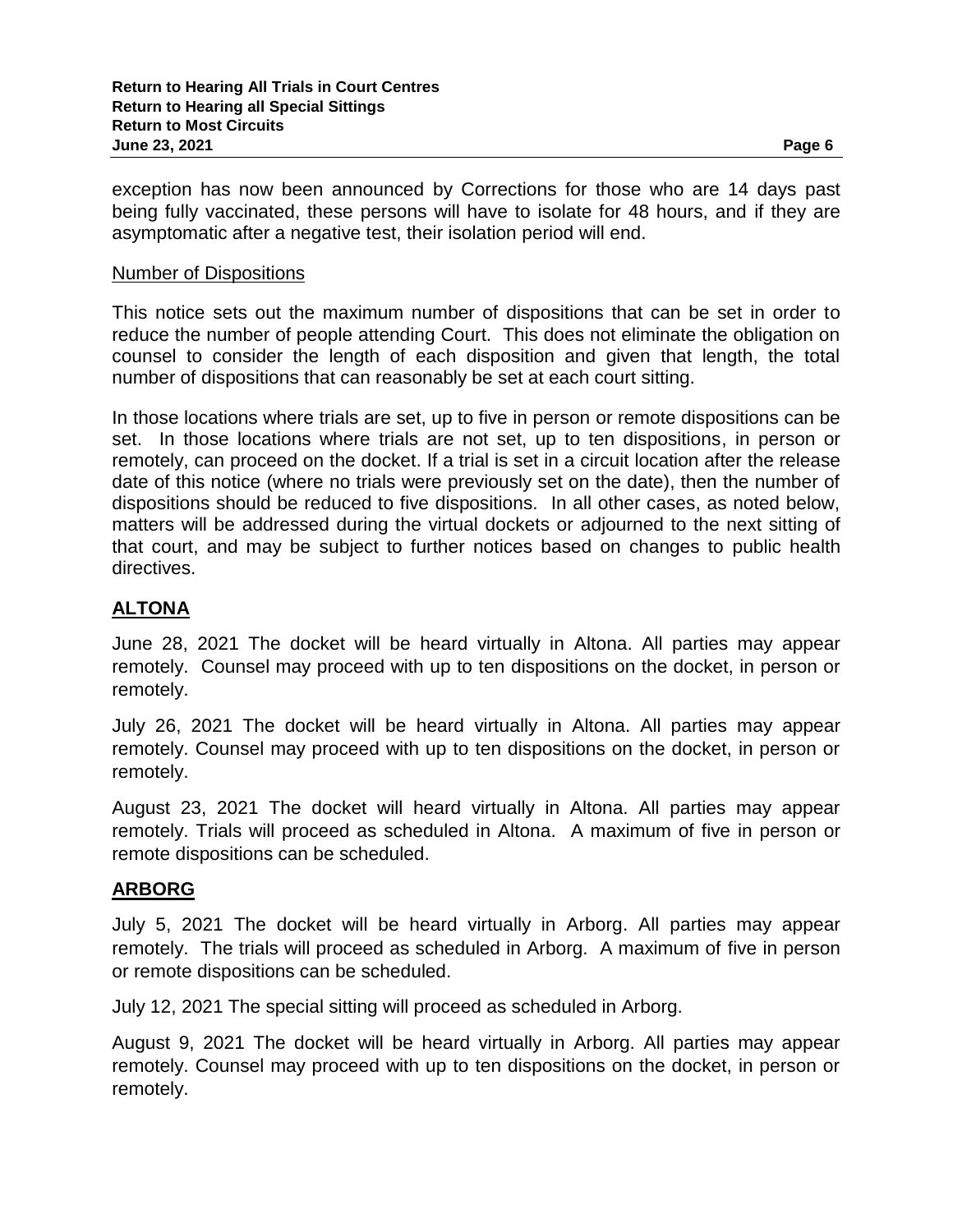#### **ASHERN**

July 14, 2021 The docket will be heard virtually in Ashern. All parties may appear remotely. The trials will proceed as scheduled. A maximum of five in-person or remote dispositions can be scheduled.

August 11, 2021 The docket will be heard virtually in Ashern. All parties may appear remotely. The trials will proceed as scheduled. A maximum of five in person or remote dispositions can also be scheduled.

#### **BEAUSEJOUR**

July 5, 2021 (LDB) The docket will be heard virtually in Beausejour. All parties may appear remotely. Counsel may proceed with up to ten dispositions on the docket, in person or remotely.

July 6, 2021 The docket will be heard virtually in Beausejour. All parties may appear remotely. Counsel may proceed with up to ten dispositions on the docket, in person or remotely.

July 13, 2021 The docket will be heard virtually in Beausejour. All parties may appear remotely. Trials will proceed as scheduled. A maximum of five in-person or remote dispositions can be scheduled on this date.

July 19, 22, 23, August 4, 5, 13, 20, 27, 2021 special sittings will proceed as scheduled in Beausejour.

July 20, 2021 The Child Protection docket will proceed in Beausejour. Parties are asked to appear virtually wherever possible. Trials will proceed as scheduled. A maximum of five in-person or remote dispositions can be scheduled on this date.

July 30, 2021 The special sitting will proceed as scheduled in Beausejour.

August 3, 2021 The docket will be heard virtually in Beausejour. All parties may appear remotely. Trials will proceed as scheduled. A maximum of five in-person or remote dispositions can be scheduled on this date.

August 9, 2021 (LDB) The docket will be heard virtually in Beausejour. All parties may appear remotely. Counsel may proceed with up to ten dispositions on the docket, in person or remotely.

August 10, 2021 The docket will be heard virtually in Beausejour. All parties may appear remotely. Trials will proceed as scheduled. A maximum of five in-person or remote dispositions can be scheduled on this date.

August 17, 2021 The Child Protection dockets will proceed virtually in Beausejour. Parties are asked to appear virtually wherever possible. Trials will proceed as scheduled. A maximum of five in-person or remote dispositions can be scheduled on this date.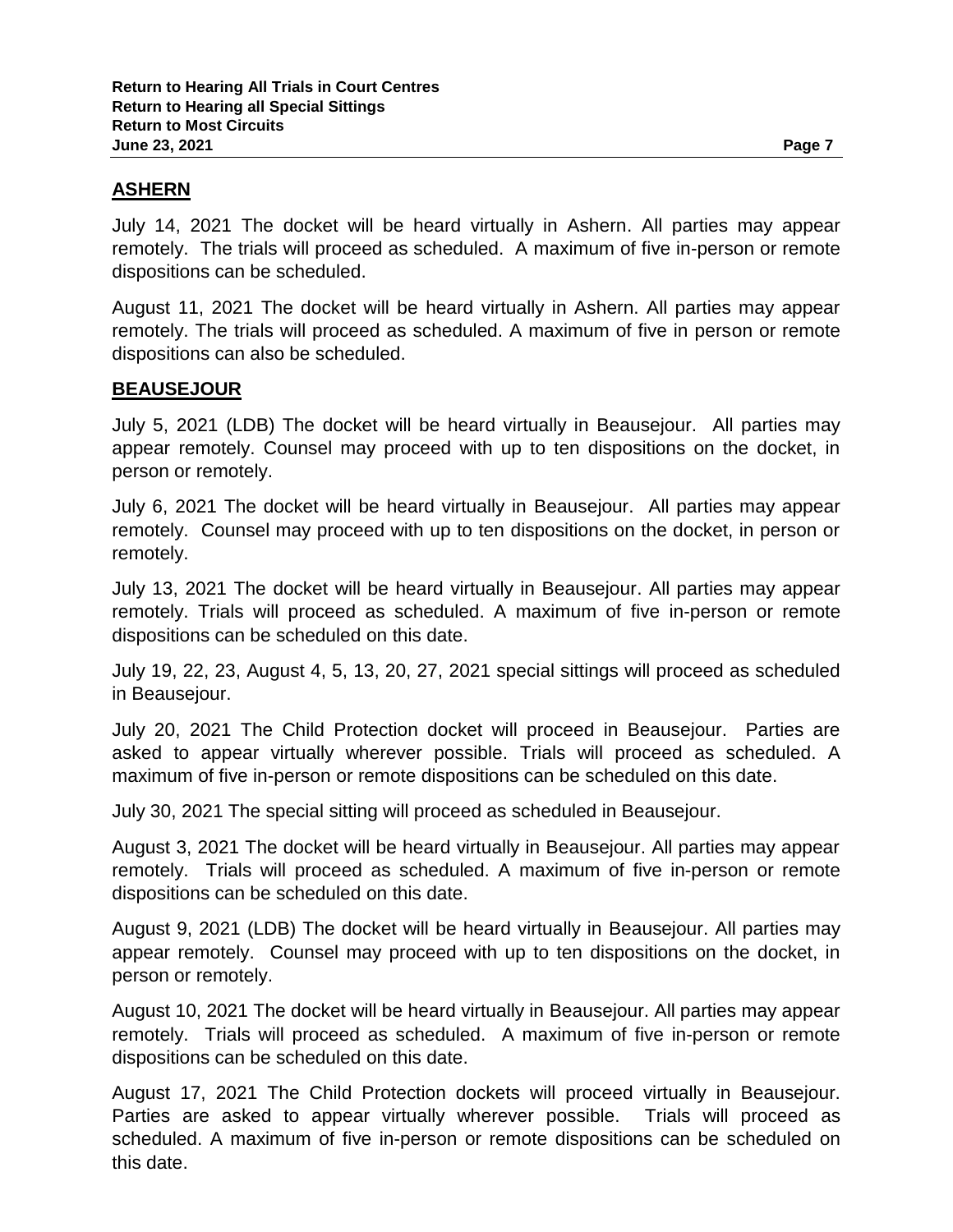August 30 and 31, 2021 The two day child protection trial will proceed in Beausejour as scheduled.

### **BERENS RIVER**

July 13, 2021 The docket will heard virtually in Berens River. All parties may appear remotely. Counsel may proceed with up to ten dispositions on the docket, in person or remotely.

August 10, 2021 The docket will heard virtually in Berens River. All parties may appear remotely. Counsel may proceed with up to ten dispositions on the docket, in person or remotely.

### **BLOODVEIN**

July 14, 2021 The docket will be heard virtually in Bloodvein. All parties may appear remotely. The trials will proceed as scheduled. A maximum of five in-person or remote dispositions can be scheduled on this date.

August 11, 2021 The docket will be heard virtually in Bloodvein. All parties may appear remotely. The trials will proceed as scheduled. A maximum of five in-person r remote dispositions can be scheduled on this date.

### **BROCHET**

August 6, 2021 We anticipate being able to return to sitting in Brochet in August but this will be subject to a later notice after further consultation with the community's leadership.

### **CAMPERVILLE**

July 22, 2021 The docket will be heard virtually in Camperville. All parties may appear remotely. Counsel may proceed with up to ten dispositions on the docket, in person or remotely.

### **CHURCHILL**

No dates are set in July or August, 2021.

### **CRANBERRY PORTAGE**

No dates are set in July or August, 2021.

### **CROSS LAKE**

July 15 and 29, 2021 The JJP docket will be heard virtually in Thompson. All parties may appear remotely.

July 19, 2021 The Child Protection and family dockets will be heard virtually in Thompson. All parties may appear remotely.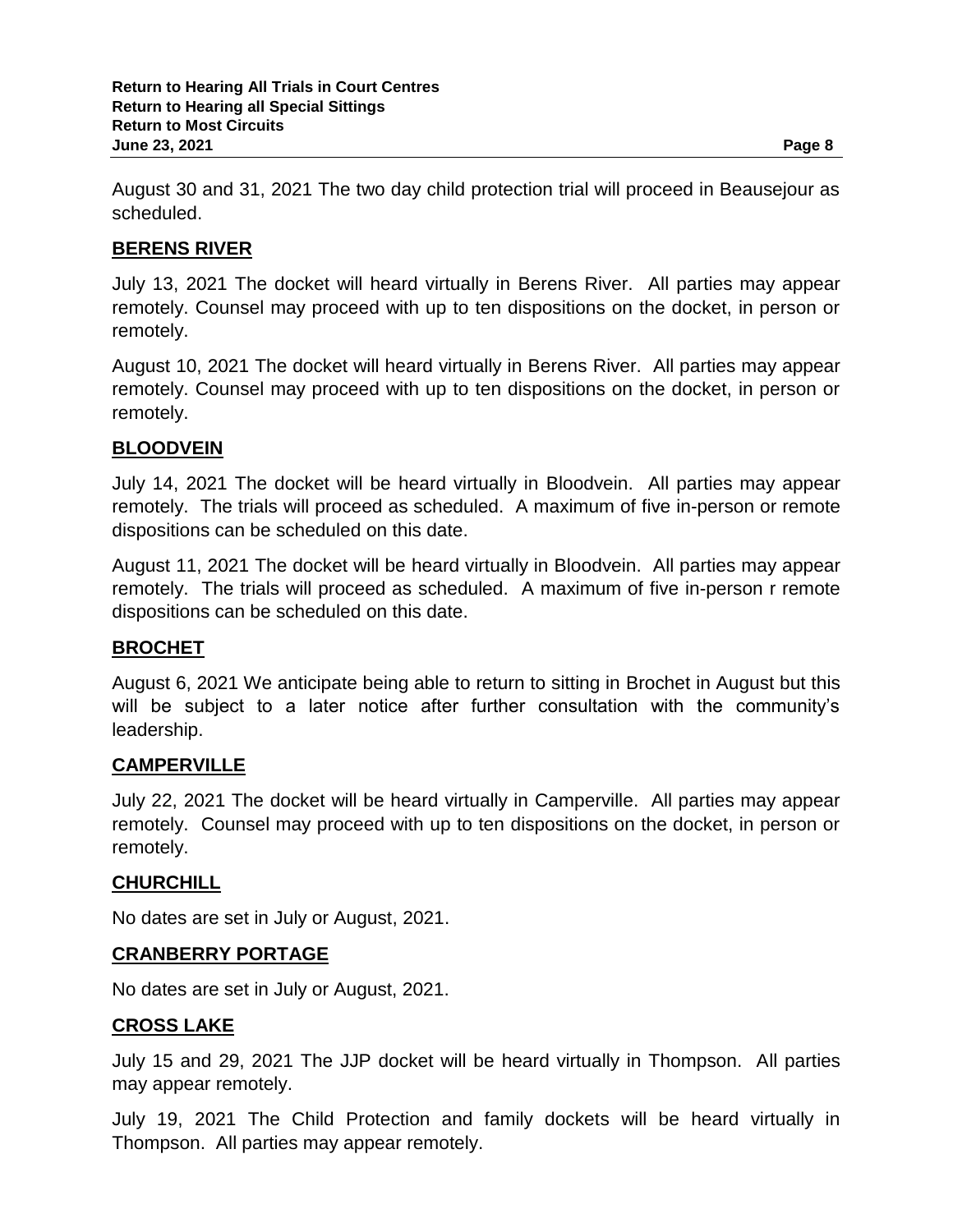We anticipate being able to return to sitting in Cross Lake in July and August but this will be subject to a later notice after further consultation with the community's leadership. If we are able to return to the community we anticipate hearing the following:

July 26, 2021 The docket will be heard virtually in Cross Lake. All parties may appear remotely. The trials will proceed as scheduled. A maximum of five in-person or remote dispositions can be scheduled on this date.

August 9, 2021 The docket will be heard virtually in Cross Lake. All parties may appear remotely. The trials will proceed as scheduled. A maximum of five in-person or remote dispositions can be scheduled on this date.

August 12 and 26, 2021 The JJP docket will be heard virtually in Thompson. All parties may appear remotely.

August 16, 2021 The Child Protection and family dockets will be heard virtually in Thompson. All parties may appear remotely.

August 23, 2021 The docket will be heard virtually in Cross Lake. All parties may appear remotely. The trials will proceed as scheduled. A maximum of five in-person or remote dispositions can be scheduled on this date.

## **EASTERVILLE**

July 21 and August 24, 2021 The docket will be heard virtually in Easterville. All parties may appear remotely. The trials will proceed as scheduled. A maximum of five inperson or remote dispositions can be scheduled on this date.

## **EMERSON**

July 8 and 21, 2021 The docket will proceed virtually in Emerson. All parties may appear remotely. The trials will proceed as scheduled. A maximum of five in-person or remote dispositions can be scheduled on this date. The child protection docket will proceed in Emerson, with parties appearing virtually wherever possible.

August 12 and 26, 2021 The docket will proceed virtually in Emerson, all parties may appear remotely. The trials will proceed as scheduled. A maximum of five in-person or remote dispositions can be scheduled on this date.

August 18, 2021 The docket will proceed virtually in Emerson, all parties may appear remotely. The trials will proceed as scheduled. A maximum of five in-person or remote dispositions can be scheduled on this date. The child protection docket will proceed in Emerson, with parties appearing virtually wherever possible.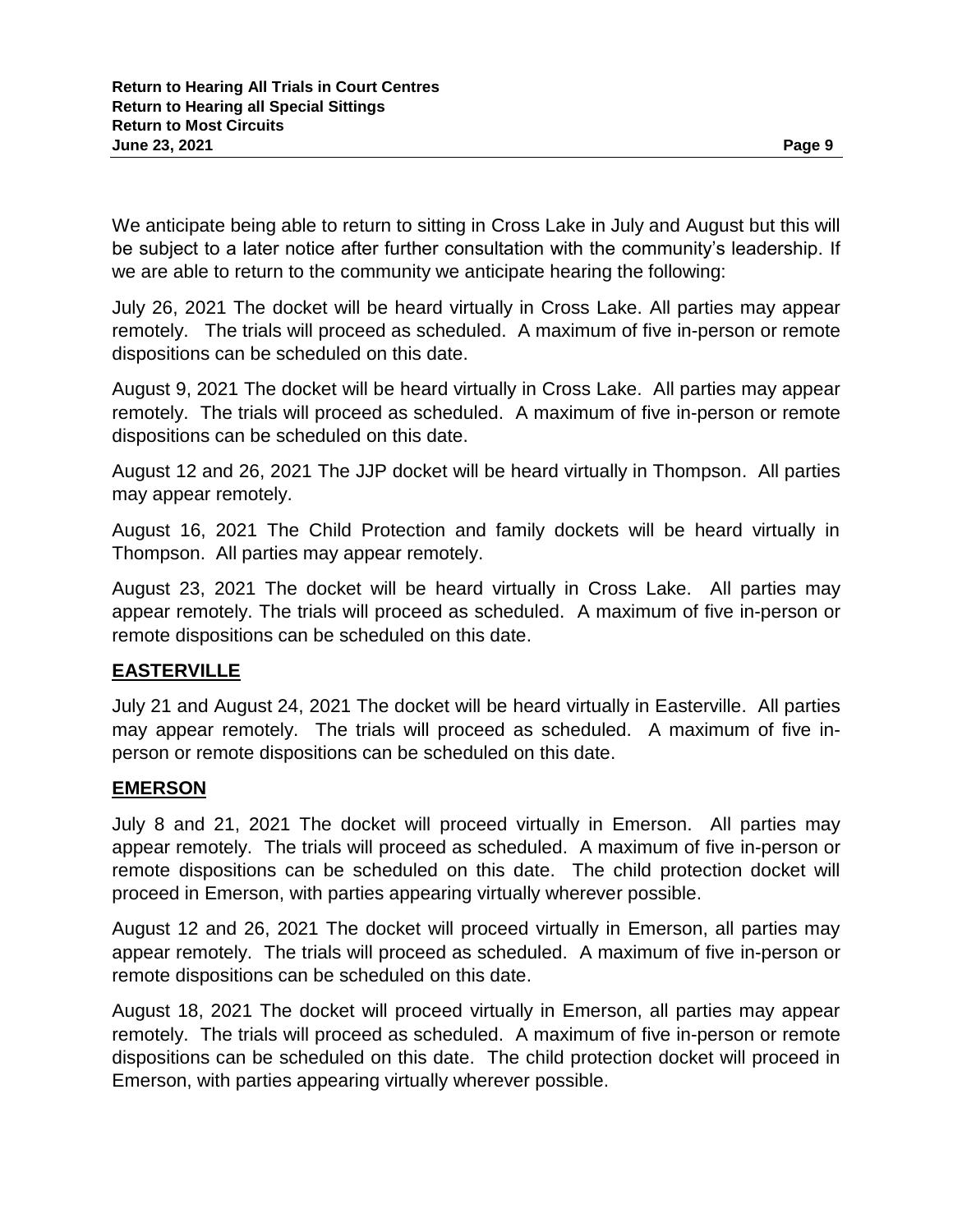### **FLIN FLON**

July 15 and August 5, 2021 The docket will proceed virtually in Flin Flon. All parties may appear remotely. Counsel may proceed with up to ten dispositions on the docket, in person or remotely.

July 20 and August 12, 2021 The docket will proceed virtually in Flin Flon, all parties may appear remotely. The trials will proceed as scheduled in Flin Flon. A maximum of five dispositions can proceed in person or remotely on this date.

### **GARDEN HILL**

July 28, 2021 The docket will proceed virtually in Winnipeg. All parties may appear remotely.

July 29, 2021 The Child Protection docket will be heard virtually in Winnipeg, all parties may appear remotely.

August 25 and 26, 2021 We anticipate being able to return to sitting in Garden Hill in August but this will be subject to a later notice after further consultation with the community's leadership.

#### **GILLAM**

July 6 and August 3, 2021 The docket will proceed virtually in Gillam all parties may appear remotely. The trials will proceed as scheduled in Gillam. A maximum of five dispositions can proceed in person or remotely on this date.

#### **GIMLI**

July 19 and August 16, 2021 The docket will be heard virtually in Gimli. All parties may appear remotely. Counsel may proceed with up to ten dispositions on the docket, in person or remotely.

July 20 and August 17, 2021 The docket will proceed virtually in Gimli. Trials will proceed as scheduled in Gimli. A maximum of five in person or remote dispositions may be scheduled.

August 30 & 31, 2021 The special sitting trial will proceed in Gimli as scheduled.

### **GODS LAKE**

July 14 and August 11, 2021 The JJP docket will be heard virtually in Thompson, all parties may appear remotely.

July 20, 2021 The docket will be heard virtually in Thompson, all parties may appear remotely.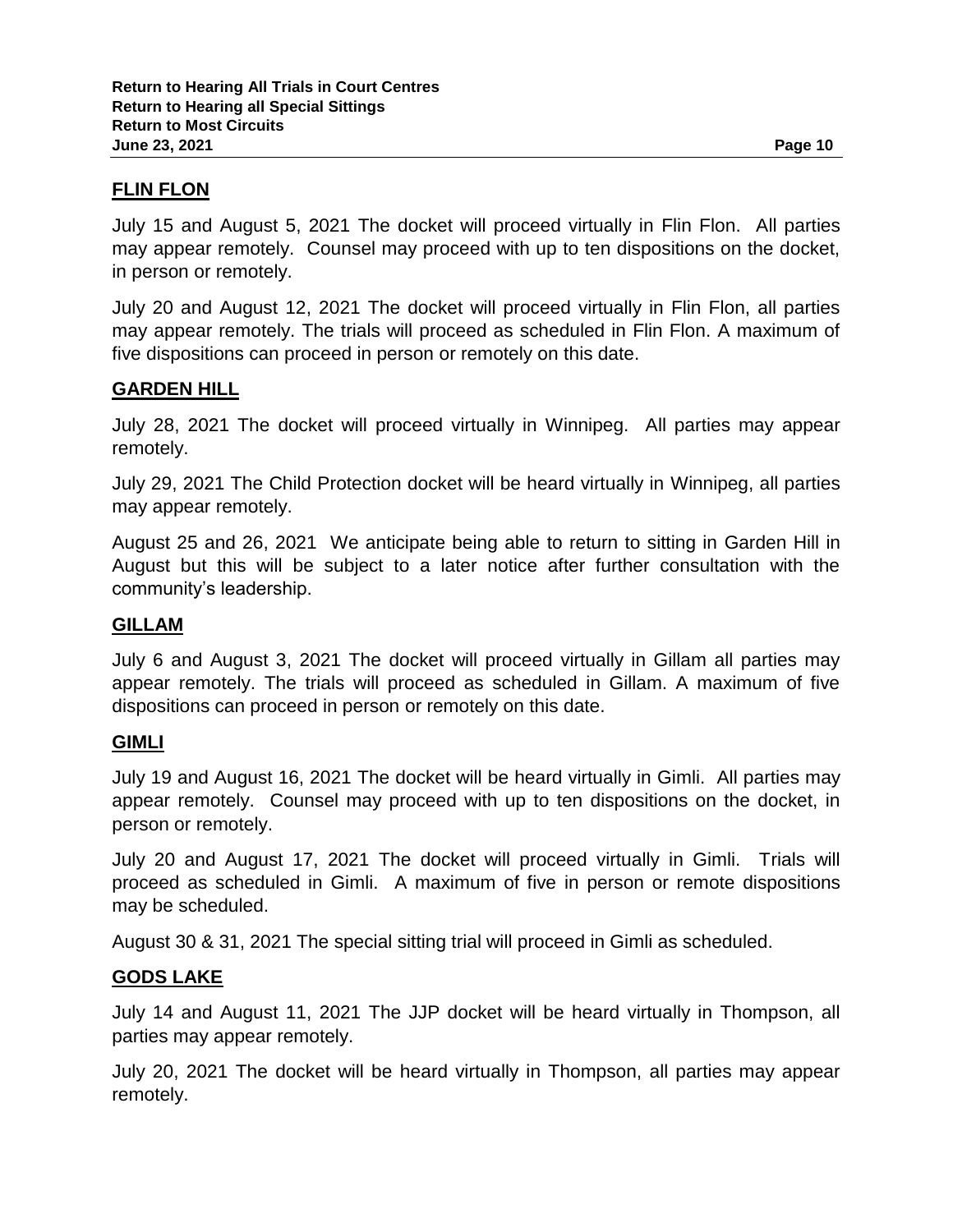August 17, 2021 We anticipate being able to return to sitting in God's Lake in August but this will be subject to a later notice after further consultation with the community's leadership.

#### **GODS RIVER**

August 18, 2021 We anticipate being able to return to sitting in God's River in August but this will be subject to a later notice after further consultation with the community's leadership.

#### **GRAND RAPIDS**

July 29 and August 26, 2021 The dockets will proceed virtually in Grand Rapids all parties may appear remotely. The trials will proceed as scheduled in Grand Rapids. A maximum of five in person or remote dispositions may be scheduled.

#### **KILLARNEY**

July 13, 2021 The docket will proceed virtually in Killarney, all parties may appear remotely. The trials will proceed as scheduled. A maximum of five in person or remote dispositions may be scheduled.

### **LAC BROCHET**

July 30, 2021 The docket will proceed virtually in Thompson. All parties may appear remotely.

August 27, 2021 We anticipate being able to return to sitting in Lac Brochet in August but this will be subject to a later notice after further consultation with the community's leadership.

### **LEAF RAPIDS**

July 7, 2021 The docket will proceed virtually in Leaf Rapids. All parties may appear remotely. The trials will proceed as scheduled in Leaf Rapids. A maximum of five dispositions can proceed in person or remotely on this date.

August 4, 2021 The docket will be heard virtually in Leaf Rapids. All parties may appear remotely. Counsel may proceed with up to ten dispositions on the docket, in person or remotely.

#### **LITTLE GRAND RAPIDS**

July 7, 2021 The docket will proceed virtually in Little Grand Rapids. All parties may appear remotely. The trials will proceed as scheduled in Little Grand Rapids. A maximum of five dispositions can proceed in person or remotely on this date.

July 12, 14, 21, 2021 The special sitting trials will proceed as scheduled.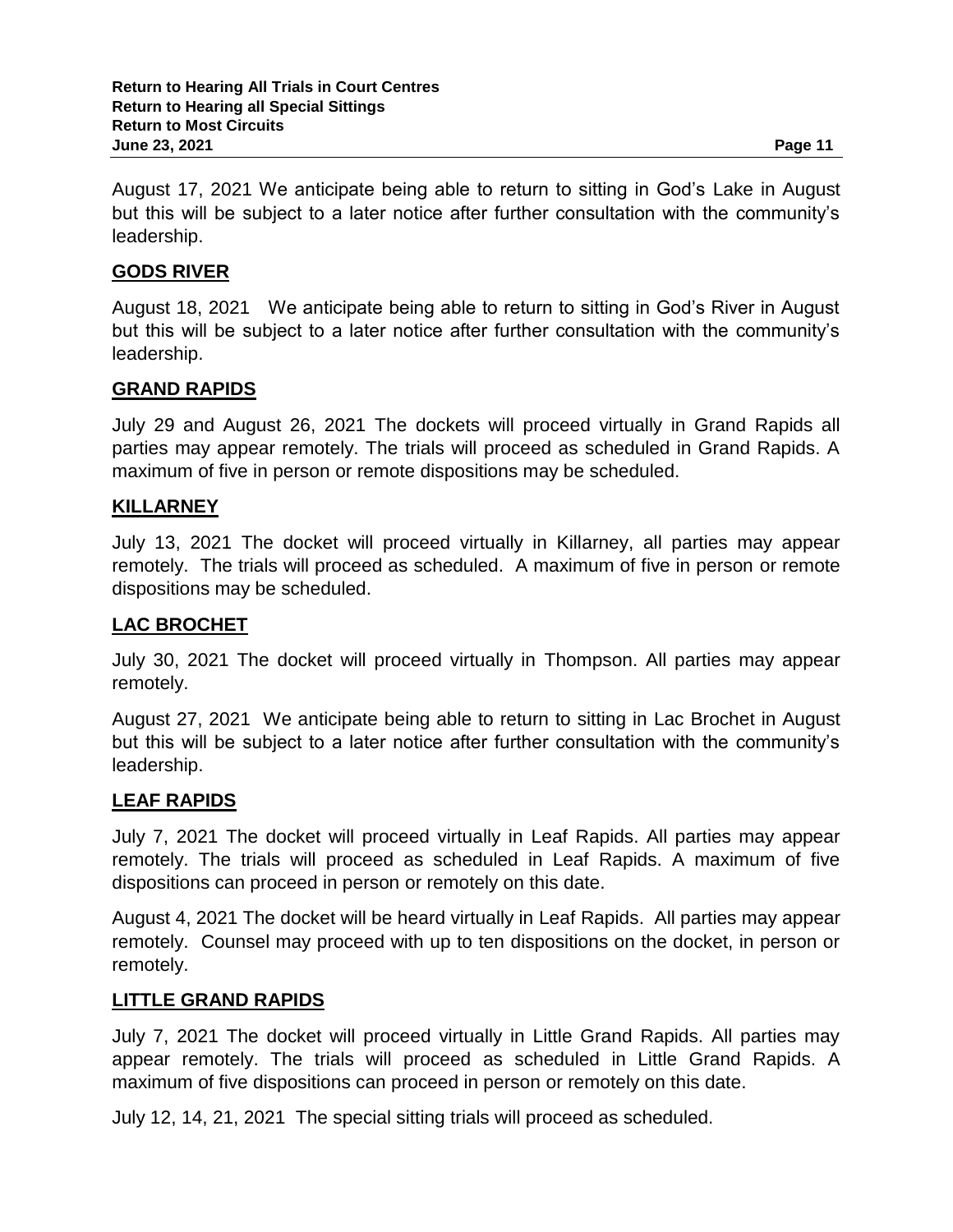July 28, 2021 The docket will proceed virtually in Little Grand Rapids. All parties may appear remotely. The trials will proceed as scheduled in Little Grand Rapids. A maximum of five dispositions can proceed in person or remotely on this date.

August 25 2021 The docket will proceed virtually in Little Grand Rapids. All parties may appear remotely. The trials will proceed as scheduled in Little Grand Rapids. A maximum of five dispositions can proceed in person or remotely on this date.

## **LYNN LAKE**

July 27, 2021 The docket will proceed virtually in Lynn Lake. All parties may appear remotely. The trials will proceed as scheduled in Lynn Lake. A maximum of five dispositions can proceed in person or remotely on this date.

August 24, 2021 The docket will proceed virtually in Lynn Lake. All parties may appear remotely. The trials will proceed as scheduled in Lynn Lake. A maximum of five dispositions can proceed in person or remotely on this date.

### **LUNDAR**

July 15, 2021 The docket will proceed virtually in Lundar. All parties may appear remotely. The trials will proceed as scheduled in Lundar. A maximum of five dispositions can proceed in person or remotely on this date.

August 19, 2021 The docket will proceed virtually in Lundar. All parties may appear remotely. The trials will proceed as scheduled in Lundar. A maximum of five dispositions can proceed in person or remotely on this date.

### **MINNEDOSA**

July 6, 20, 27 2021 The docket will proceed virtually in Minnedosa. All parties may appear remotely. The trials will proceed as scheduled in Minnedosa. A maximum of five dispositions can proceed in person or remotely on this date.

August 10, 31, 2021 The docket will proceed virtually in Minnedosa. All parties may appear remotely. The trials will proceed as scheduled in Minnedosa. A maximum of five dispositions can proceed in person or remotely on this date.

August 17, 2021 The docket will be heard virtually in Minnedosa. All parties may appear remotely. Counsel may proceed with up to ten dispositions on the docket, in person or remotely.

## **MOOSE LAKE**

July 6, 2021 The docket will proceed virtually in Moose Lake. All parties may appear remotely. The trials will proceed as scheduled in Moose Lake. A maximum of five dispositions can proceed in person or remotely on this date.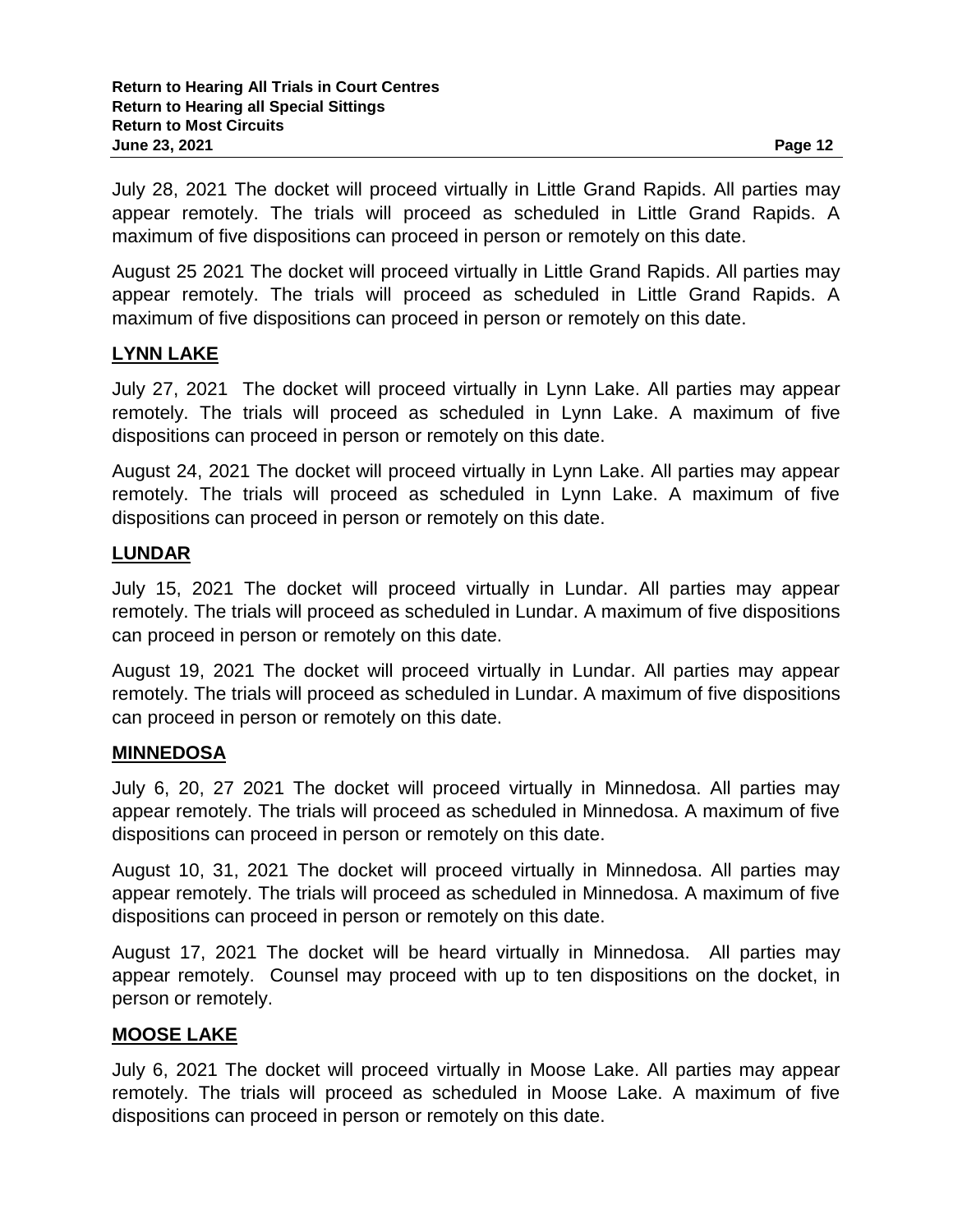August 10, 2021 The docket will proceed virtually in Moose Lake. All parties may appear remotely. The trials will proceed as scheduled in Moose Lake. A maximum of five dispositions can proceed in person or remotely on this date.

#### **MORDEN**

June 29 and 30, 2021 Special sitting trial dates will proceed as scheduled in Morden.

July 13, 27, 2021 The dockets will be heard virtually in Morden. All parties may appear remotely. Counsel may proceed with up to ten dispositions on the docket, in person or remotely.

July 6 and 20, 2021 Trials will proceed as scheduled in Morden. Five dispositions can proceed in person or remotely on these dates.

July 14, 15, 16, 19, 2021 Special sitting trial dates will proceed as scheduled in Morden.

August 10, 24, 2021 The dockets will be heard virtually in Morden. All parties may appear remotely. Counsel may proceed with up to ten dispositions on the docket, in person or remotely.

August 3 and 17, 2021 Trials will proceed as scheduled in Morden. Five dispositions can proceed in person or remotely on these dates.

### **NELSON HOUSE**

July 21 and August 18, 2021 The JJP dockets will be heard virtually in Thompson, all parties may appear remotely.

We anticipate being able to return to sitting in Nelson House in July and August but this will be subject to a later notice after further consultation with the community's leadership. If we are able to return to the community we anticipate hearing the following:

July 28, 2021 The docket will proceed virtually in Nelson House. All parties may appear remotely. The trials will proceed as scheduled in Nelson House. A maximum of five dispositions can proceed in person or remotely on this date.

August 25, 2021 The docket will proceed virtually in Nelson House. All parties may appear remotely. The trials will proceed as scheduled in Nelson House. A maximum of five dispositions can proceed in person or remotely on this date.

#### **NORWAY HOUSE**

July 8, 22, August 5, 19, 2021 JJP dockets will appear virtually in Thompson. All parties may appear remotely.

July 5, 29, August 12, 26, 30, 2021 The docket will proceed virtually in Norway House. The trials will proceed as scheduled. A maximum of five dispositions can proceed in person or remotely on this date.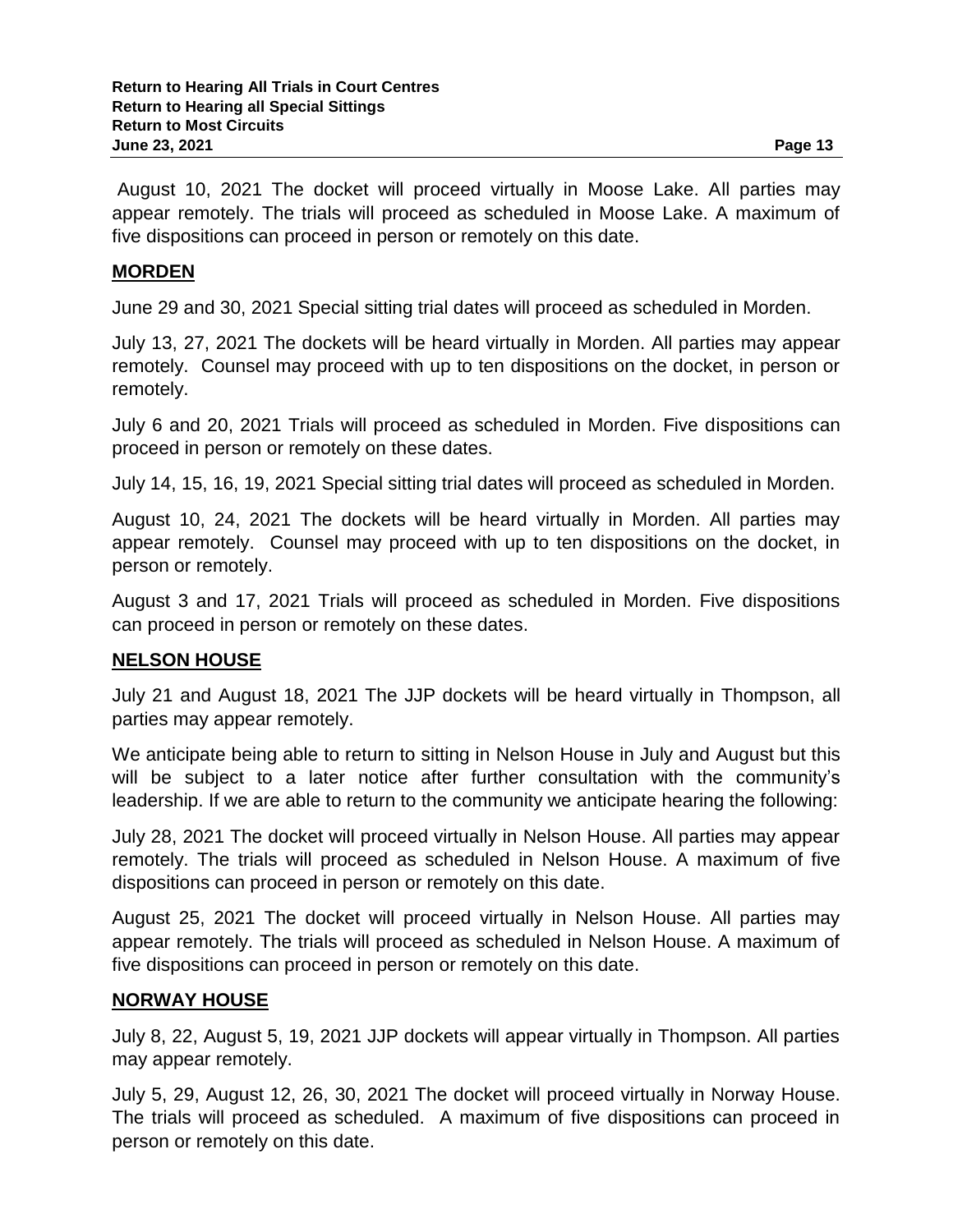## **OXFORD HOUSE**

July 16 and August 13, 2021 JJP dockets will be heard virtually in Thompson. All parties may appear remotely.

We anticipate going back in July but there will be a later notice after consultation with community leadership. If we are able to return, we will hear the following matters:

July 22, 2021 The docket will be heard virtually in Oxford House. All parties may appear remotely. The trials will proceed as scheduled. A maximum of five in-person or remote dispositions can be scheduled on this date.

August 19, 2021 The docket will be heard virtually in Oxford House. All parties may appear remotely. The trials will proceed as scheduled. A maximum of five in-person or remote dispositions can be scheduled on this date.

## **PAUINGASSI**

July 29, 2021 The docket will proceed virtually in Pauingassi. All parties may appear remotely. The trials will proceed as scheduled in Pauingassi. A maximum of five dispositions can proceed in person or remotely on this date.

## **PEGUIS**

July 5, 2021 The trials will proceed as scheduled in Peguis. A maximum of five dispositions can proceed in person or remotely on this date. The child protection docket will proceed in Peguis, with parties appearing virtually wherever possible.

July 6 and July 27, 2021 The dockets will be heard virtually in Peguis. All parties may appear virtually. Counsel may proceed with up to ten dispositions on the docket, in person or remotely.

July 28, 2021 The trials will proceed as scheduled in Peguis. A maximum of five dispositions can proceed in person or remotely on this date.

August 9, 2021 The trials will proceed as scheduled in Peguis. A maximum of five inperson dispositions can be scheduled on this date. The child protection docket will proceed in Peguis with parties appearing virtually wherever possible.

August 10 and 17, 2021 The dockets will be heard virtually in Peguis. All parties may appear virtually. Counsel may proceed with up to ten dispositions on the docket, in person or remotely.

## **PINE FALLS**

July 5<sup>th,</sup> 2021 The Child Protection and Youth docket will be heard virtually in Winnipeg. All parties may appear remotely.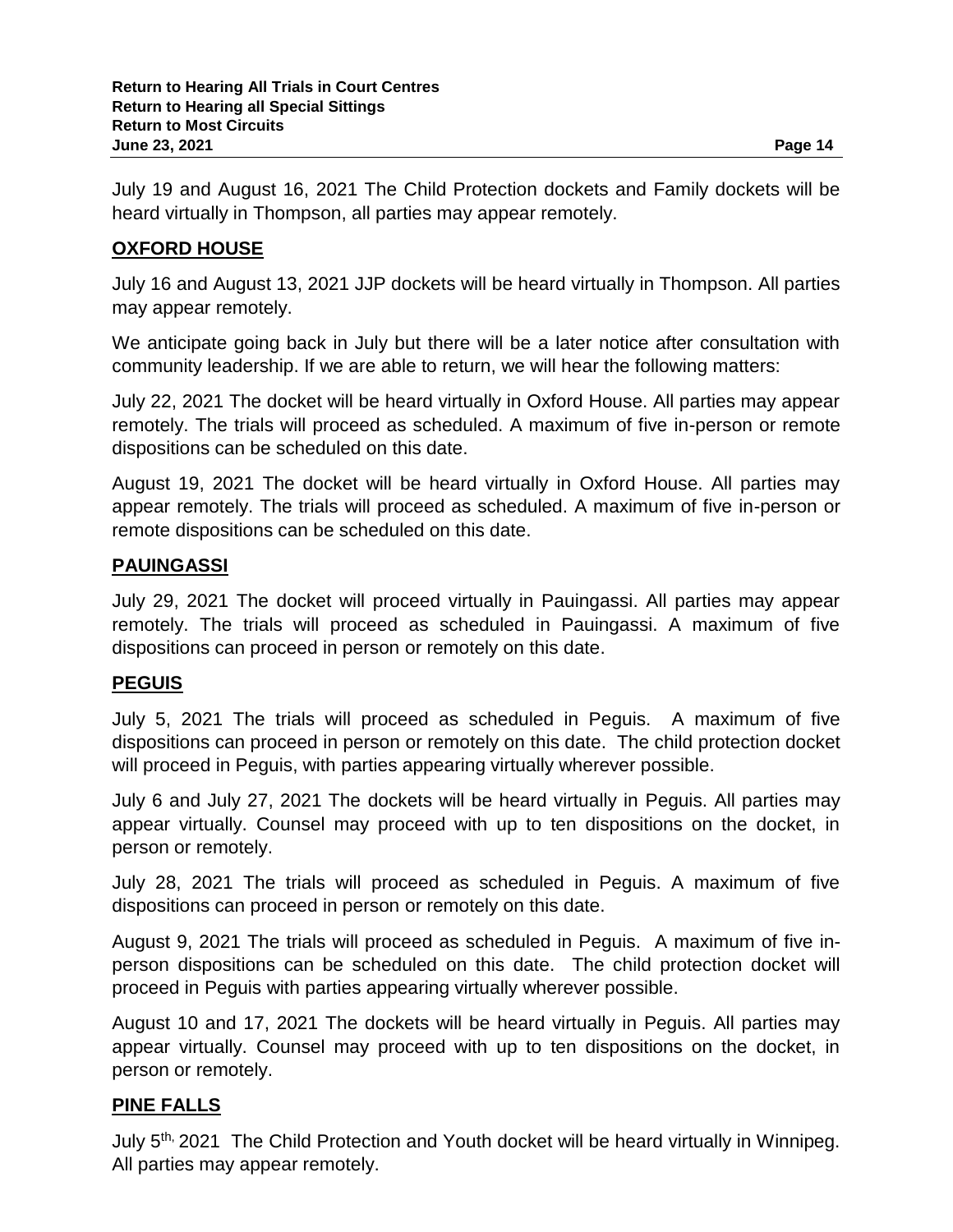July 8, 22, 28, 2021 The trials will proceed as scheduled in Pine Falls. A maximum of five dispositions can be proceed in person or remotely on these dates.

July 9, July 23, July 26, 29 and 30, 2021 Special sitting trial dates will proceed as scheduled in Pine Falls.

August 3, 2021 The Child Protection and Youth dockets will proceed virtually in Winnipeg. All parties may appear remotely.

August 4 and 18, 2021 The dockets will be heard virtually in Pine Falls. All parties may appear remotely. Counsel may proceed with up to ten dispositions on the docket, in person or remotely.

August 5, 19, 25, 2021 Trials will proceed as scheduled in Pine Falls. A maximum of five in person or remote dispositions can proceed on these dates.

August 13 and 16, 2021 The special sitting trials will proceed as scheduled in Pine Falls.

August 20, 23, 24, 2021 The Child Protection trial set will proceed as scheduled in Pine Falls.

## **POPLAR RIVER**

August 9, 2021 We anticipate being able to return to sitting in Poplar River in August but this will be subject to a later notice after further consultation with the community's leadership.

## **PUKATAWAGAN**

July 14, 2021 The docket will be heard virtually in The Pas. All parties may appear remotely.

July 27, 2021 The Child Protection docket will be heard virtually in the Pas. All parties may appear remotely.

August 18, 2021 We anticipate being able to return to sitting in Pukatawagan in August but this will be subject to a later notice after further consultation with the community's leadership.

August 31, 2021 The Child Protection docket will be heard virtually in The Pas. All parties may appear remotely. This is subject to change in a later notice, if we are able to return to Court in the community.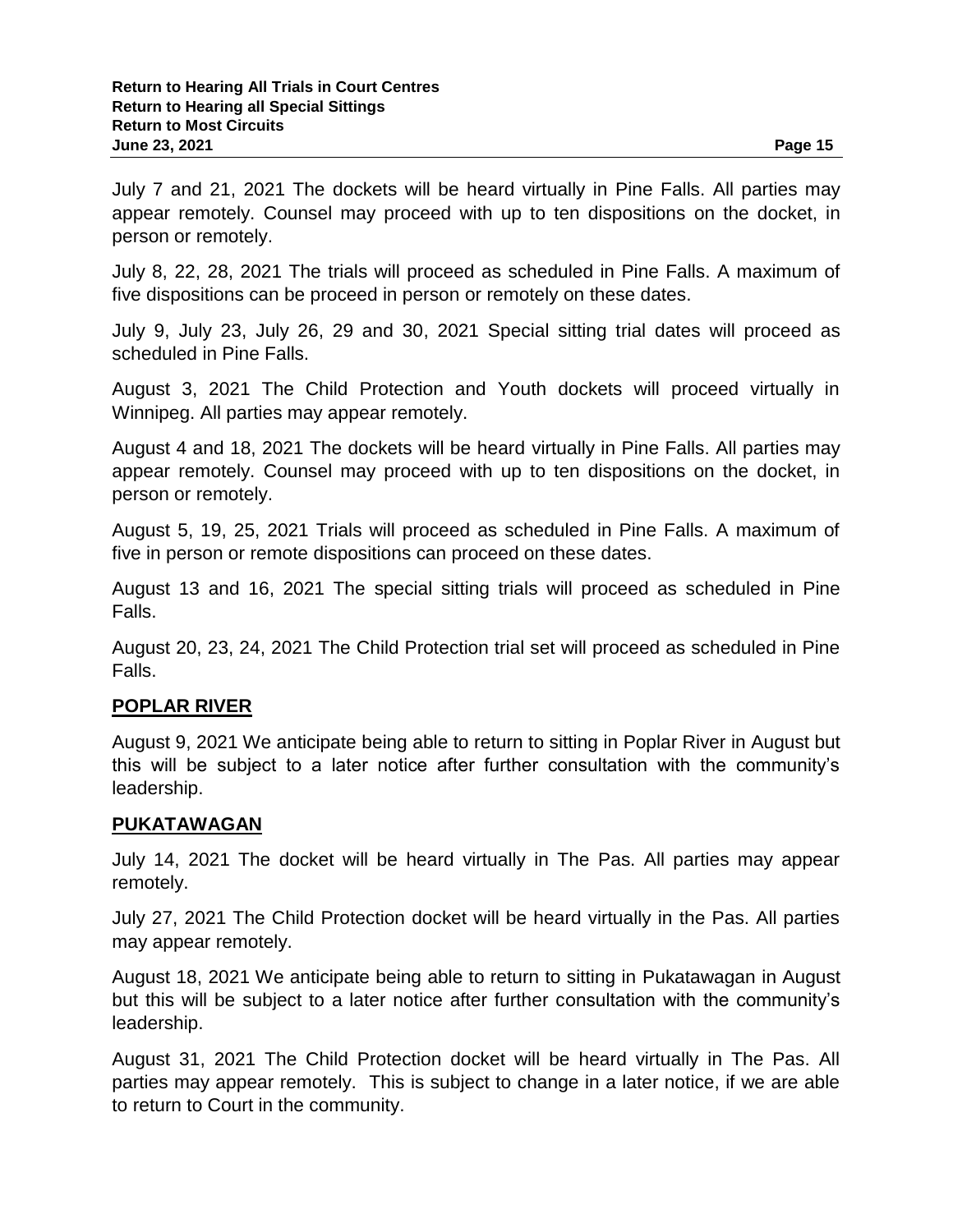#### **ROBLIN**

July 15, 2021 The docket will proceed virtually in Roblin. All parties may appear remotely. The trials will proceed as scheduled in Roblin. A maximum of five dispositions can proceed in person or remotely on this date.

August 19, 2021 The docket will proceed virtually in Roblin. All parties may appear remotely. The trials will proceed as scheduled in Roblin. A maximum of five dispositions can proceed in person or remotely on this date.

August 18 and 26, 2021 special sitting trials in Roblin will proceed as scheduled.

#### **ROSSBURN**

July 21, 2021 The docket will be heard virtually in Rossburn. All parties may appear remotely. The trial will proceed as scheduled. A maximum of five dispositions can proceed in person or remotely on this date.

August 18, 2021 The docket will be heard virtually in Rossburn. All parties may appear remotely. The trial will proceed as scheduled. A maximum of five dispositions can proceed in person or remotely on this date.

#### **RUSSELL**

August 25, 2021 The docket will be heard virtually in Russell. All parties may appear remotely. The trial will proceed as scheduled. A maximum of five dispositions can proceed in person or remotely on this date.

#### **SANDY BAY (Court sits in Amaranth)**

July 20, 2021 and August 17, 2021 The dockets will be heard virtually in Amaranth. All parties may appear virtually. Counsel may proceed with up to ten dispositions on the docket, in person or remotely.

July 27 and August 24, 2021 The docket will proceed virtually in Amaranth. All parties may appear remotely. The trials will proceed as scheduled in Amaranth. A maximum of five dispositions can proceed in person or remotely on this date.

#### **SELKIRK**

June 28, July 26, August 23, 2021 These federal dockets will proceed virtually in Winnipeg. All parties may appear remotely.

June 29, 2021 Trial will proceed as scheduled in Selkirk. A maximum of five dispositions can proceed in person or remotely on this date.

June 30, 2021 Special sitting trial date will proceed as scheduled.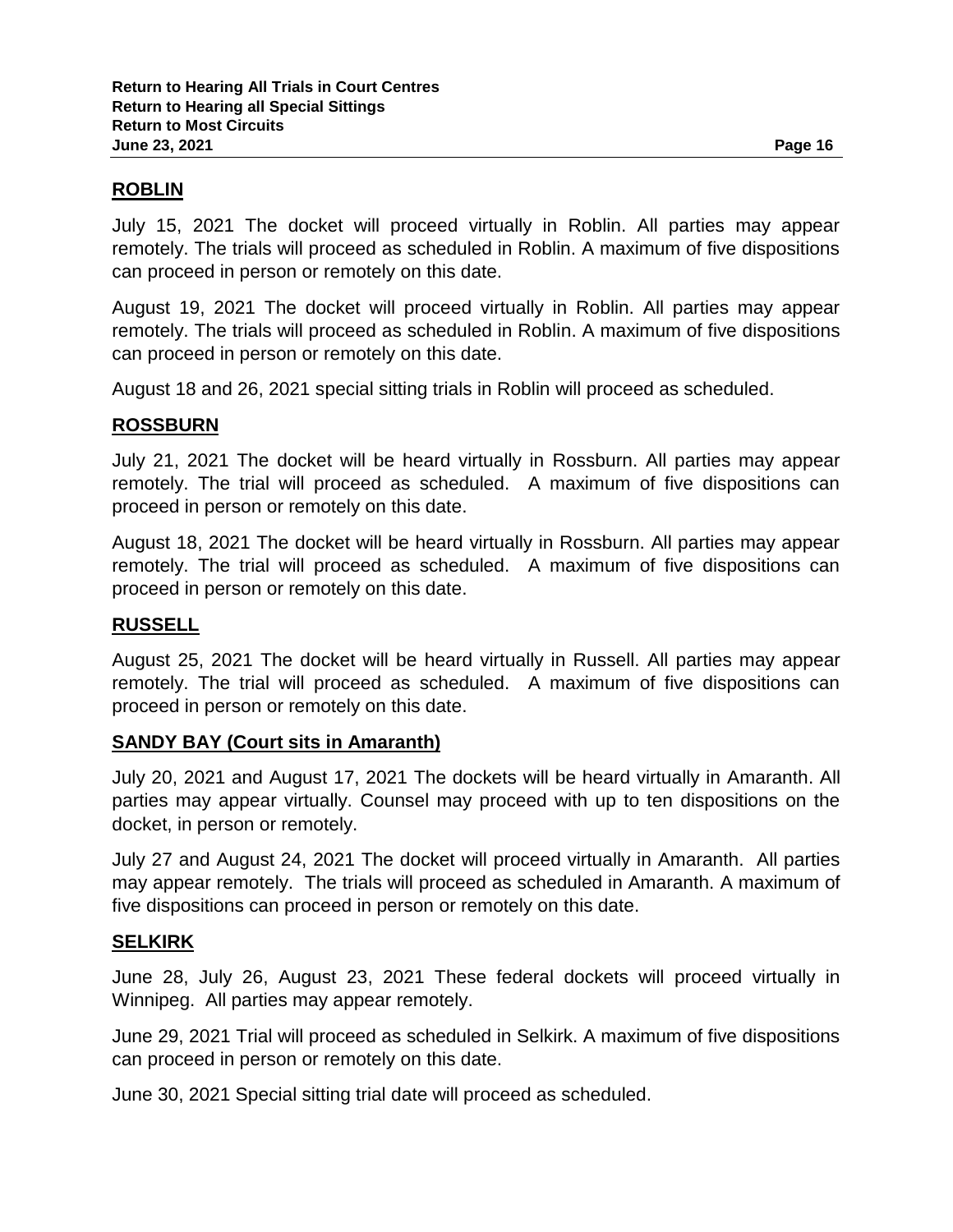July 6, 13, 20, 27, 2021 Trials will proceed as scheduled in Selkirk. A maximum of five dispositions can proceed in person or remotely on these dates.

July 2 and 5, 2021 Special sitting trial will proceed as scheduled in Selkirk.

August 6, 13, 20, 27, 2021 The dockets will be heard virtually in Selkirk. All parties may appear virtually. Counsel may proceed with up to ten dispositions on the docket, in person or remotely.

August 3, 10, 17, 24, 31, 2021 Trials will proceed as scheduled in Selkirk. A maximum of five dispositions can proceed in person or remotely on these dates.

August 4, 11, 16, 27, 2021 Special sitting trial dates will proceed as scheduled in Selkirk.

August 25 and 26, 2021 Sentencing hearing will proceed as scheduled.

## **SHAMATTAWA**

July 13 and August 10, 2021 JJP dockets will be heard virtually in Thompson. All parties may appear remotely.

July 27, 2021 The docket will proceed virtually in Thompson. All parties may appear remotely.

August 24, 2021 We anticipate being able to return to sitting in Shamattawa in August but this will be subject to a later notice after further consultation with the community's leadership.

### **SIOUX VALLEY**

July 14, 2021 The docket will proceed virtually in Sioux Valley. All parties may appear remotely. The trials will proceed as scheduled in Sioux Valley. A maximum of five dispositions can proceed in person or remotely on this date.

August 11, 2021 The docket will proceed virtually in Sioux Valley. All parties may appear remotely. Counsel may proceed with up to ten dispositions on the docket, in person or remotely.

## **SNOW LAKE**

No court sittings set for July and August.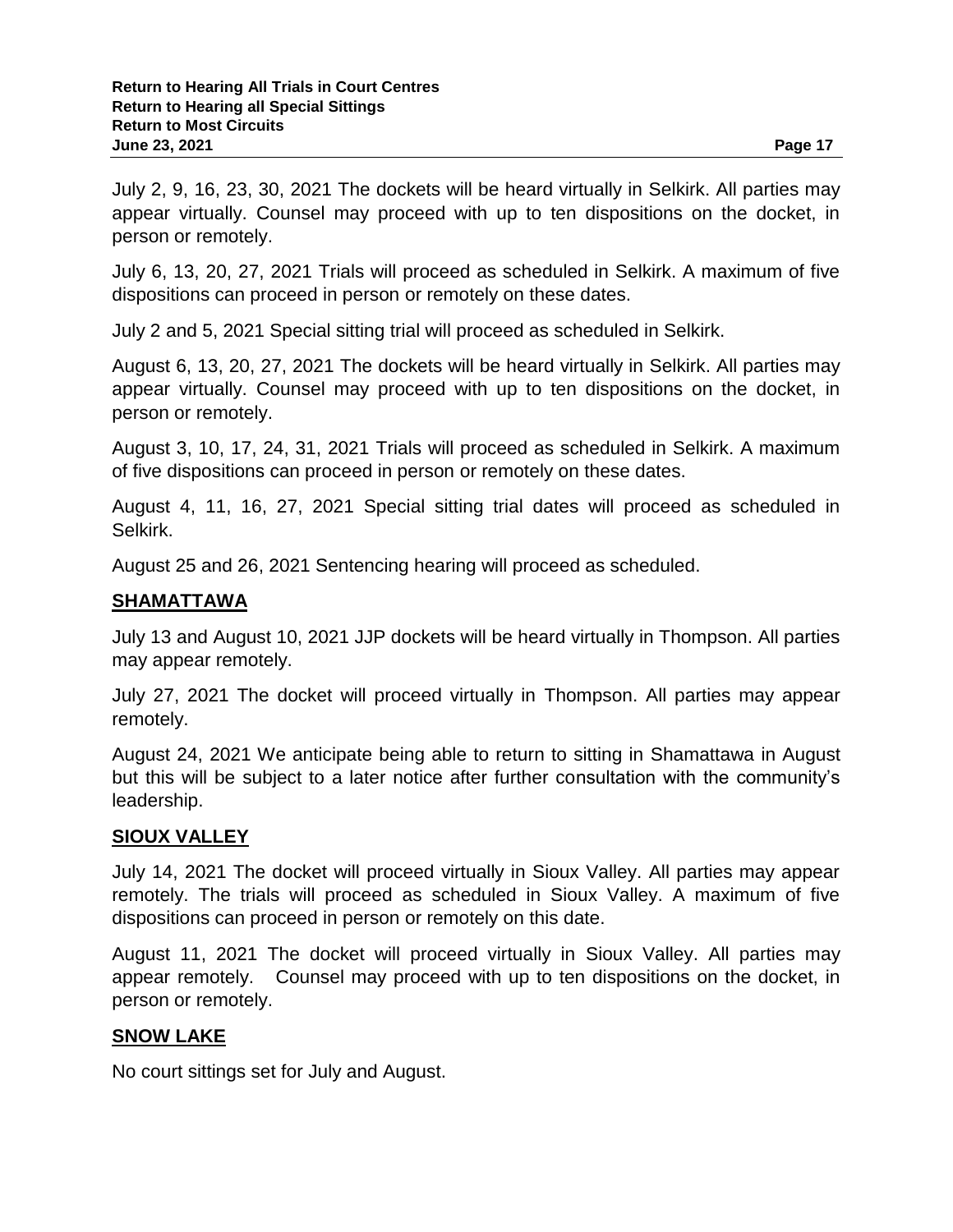#### **SOUTH INDIAN LAKE**

June 28, 2021 The docket will proceed virtually in South Indian Lake. All parties may appear remotely. The trials will proceed as scheduled in South Indian Lake. A maximum of five dispositions can proceed in person or remotely on this date.

July 26, 2021 The docket will proceed virtually in South Indian Lake. All parties may appear remotely. The trials will proceed as scheduled in South Indian Lake. A maximum of five dispositions can proceed in person or remotely on this date.

August 23, 2021 The docket will proceed virtually in South Indian Lake. All parties may appear remotely. The trials will proceed as scheduled in South Indian Lake. A maximum of five dispositions can proceed in person or remotely on this date.

#### **SPLIT LAKE**

July 7 and August 4, 2021 JJP dockets will be heard virtually in Thompson, all parties may appear remotely.

July 19, 2021 The docket will be heard remotely in Thompson. All parties may appear remotely.

August 16, 2021 We anticipate being able to return to sitting in Split Lake in August but this will be subject to a later notice after further consultation with the community's leadership.

### **ST. BONIFACE**

July 9, 2021 The docket will proceed virtually in St. Boniface. All parties may appear remotely. The trials will proceed as scheduled in St. Boniface. A maximum of five dispositions can proceed in person or remotely on this date.

August 13, 2021 The docket will proceed virtually in St. Boniface. All parties may appear remotely. The trials will proceed as scheduled in St. Boniface. A maximum of five dispositions can proceed in person or remotely on this date.

#### **ST. PIERRE**

June 28, 2021 The docket will proceed virtually in St. Pierre. All parties may appear remotely. The trials will proceed as scheduled in St. Pierre. A maximum of five dispositions can proceed in person or remotely on this date.

July 12, 2021 Special Sitting trial will proceed as scheduled in St. Pierre.

July 27, The docket will proceed virtually in St. Pierre. All parties may appear remotely. The trials will proceed as scheduled in St. Pierre. A maximum of five dispositions can proceed in person or remotely on this date.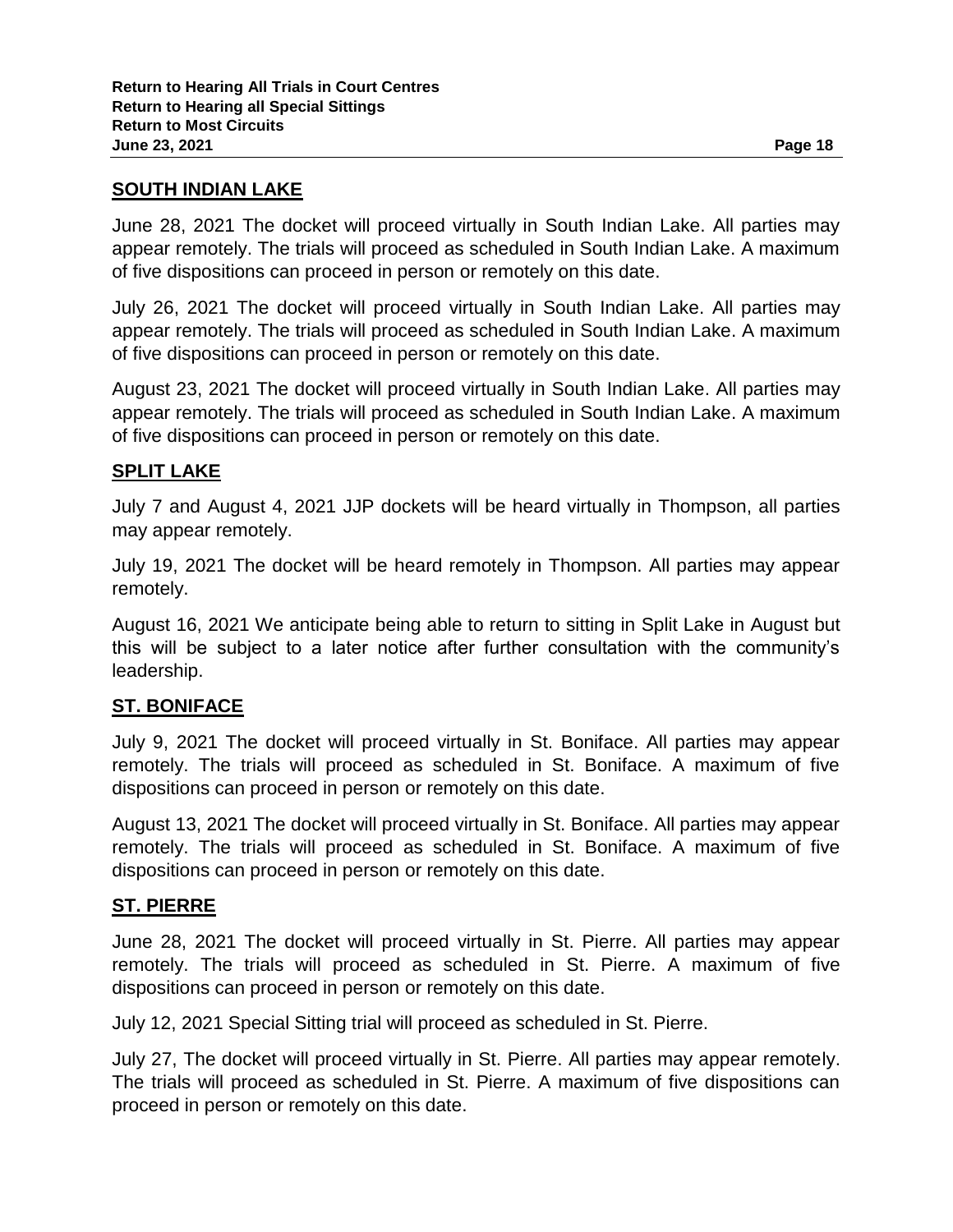### **ST. MARTIN**

We anticipate being able to return to sitting in St. Martin in July and August but this will be subject to a later notice after further consultation with the community's leadership.

July 21, 2021 The docket will be heard virtually in St. Martin. All parties may appear remotely. Counsel may proceed with up to ten dispositions on the docket, in person or remotely.

July 22, 2021 The trials will proceed as scheduled in St. Martin. A maximum of five inperson or remote dispositions can be scheduled on this date. The Child Protection docket will proceed in St. Martin, with parties appearing virtually wherever possible.

August 18, 2021 The docket will be heard virtually in St. Martin. All parties may appear remotely. Counsel may proceed with up to ten dispositions on the docket, in person or remotely.

August 19, 2021 The trials will proceed as scheduled in St. Martin. A maximum of five in-person or remote dispositions can be scheduled on this date. The Child Protection docket will proceed in St. Martin with parties appearing virtually wherever possible.

August 20, 23, 2021 Trials will proceed as scheduled in St. Martin. A maximum of five dispositions can proceed in person or remotely on these dates.

August 6, 11, 31, 2021 Trials will proceed as scheduled in St. Martin. A maximum of five dispositions can proceed in person or remotely on these dates.

## **ST. THERESA POINT**

July 7, 2021 The docket will proceed in St. Theresa Point. All parties may appear remotely. Counsel may proceed with up to ten dispositions on the docket, in person or remotely.

July 8, 2021 The docket will proceed virtually in St. Theresa Point. All parties may appear remotely. The trials will proceed as scheduled. Counsel may proceed with up to five in person or remote dispositions.

August 11, 2021 The docket will proceed in St. Theresa Point. All parties may appear remotely. Counsel may proceed with up to ten dispositions on the docket, in person or remotely.

August 12, 2021 The docket will proceed virtually in St. Theresa Point. All parties may appear remotely. The trials will proceed as scheduled. Counsel may proceed with up to five in person or remote dispositions.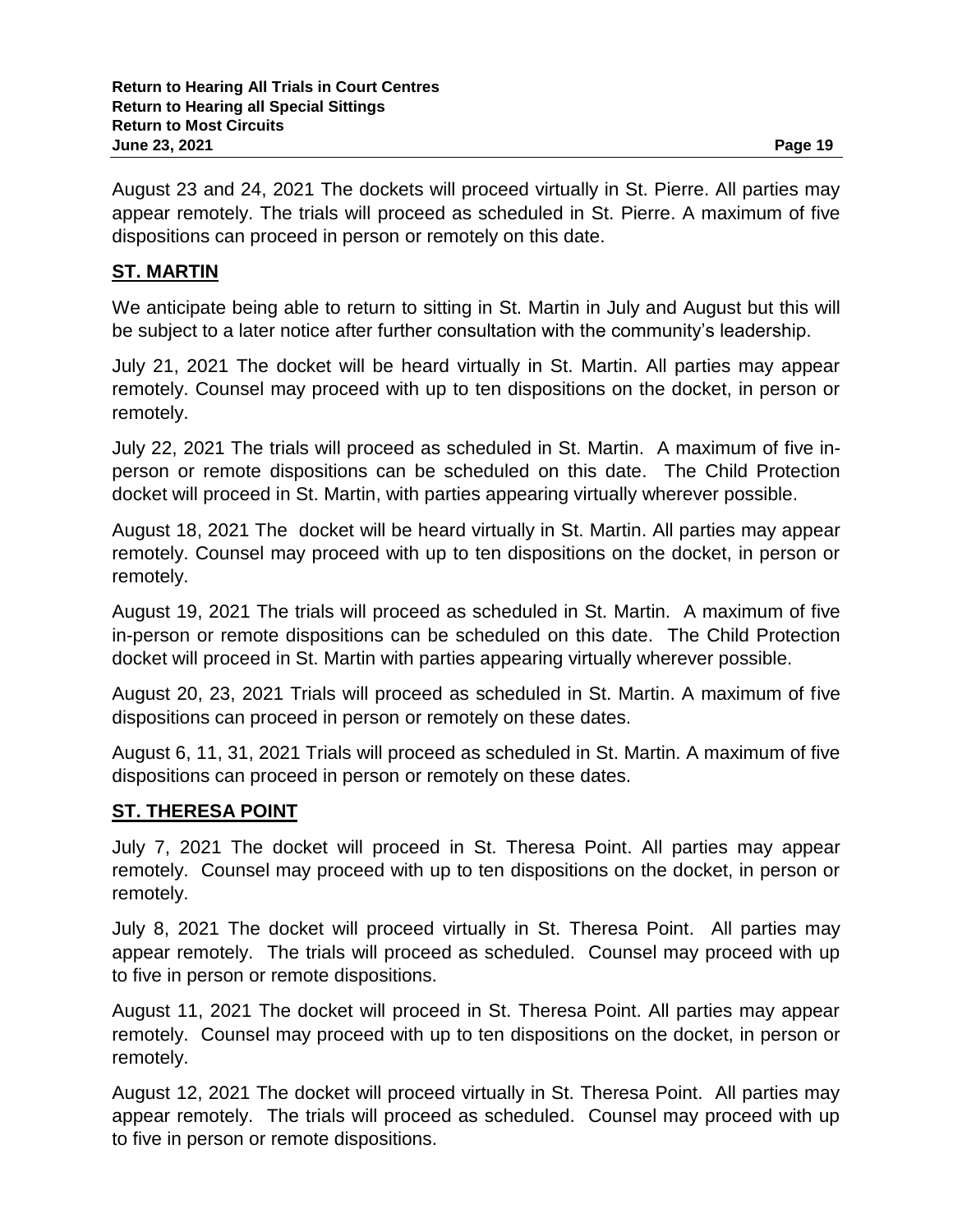#### **STEINBACH**

July 2, 2021 The docket will be heard virtually in Steinbach. All parties may appear remotely. Counsel may proceed with up to ten dispositions on the docket, in person or remotely.

July 8, 15, 22, 29, 2021 The docket will be heard virtually in Steinbach. All parties may appear remotely. Counsel may proceed with up to ten dispositions on the docket, in person or remotely.

July 9, 2021 The Child Protection docket will proceed virtually in Steinbach. All parties may appear remotely. The trials will proceed as scheduled in Steinbach. A maximum of five dispositions can proceed in person or remotely on this date.

July 12, 2021 The special sitting trial will proceed as scheduled in Steinbach.

July 16, 23, 30, 2021 The docket will proceed virtually in Steinbach. All parties may appear remotely. The trials will proceed as scheduled in Steinbach. A maximum of five dispositions can proceed in person or remotely on these dates.

August 5, 12, 19, 26, 2021 The docket will be heard virtually in Steinbach. All parties may appear remotely. Counsel may proceed with up to ten dispositions on the docket, in person or remotely.

August 6, 20, 27, 2021 The docket will proceed virtually in Steinbach. All parties may appear remotely. The trials will proceed as scheduled in Steinbach. A maximum of five dispositions can proceed in person or remotely on these dates.

August 13, 2021 The Child Protection docket will proceed virtually in Steinbach. All parties may appear remotely. The trials will proceed as scheduled in Steinbach. A maximum of five dispositions can proceed in person or remotely on this date.

August 30, 31, 2021 The Special sitting trial will proceed as scheduled in Steinbach.

#### **STONEWALL**

June 28 and 29, 2021 Trials will proceed as scheduled in Stonewall. A maximum of five dispositions can proceed in person on this date.

July 2, 2021 The Special sitting trials will proceed as scheduled in Stonewall.

July 19, 2021 The docket will proceed virtually in Stonewall. All parties may appear remotely. Counsel may proceed with up to ten dispositions on the docket, in person or remotely.

July 26, 2021 Trials will proceed as scheduled in Stonewall. A maximum of five dispositions can proceed in person or remotely on this date.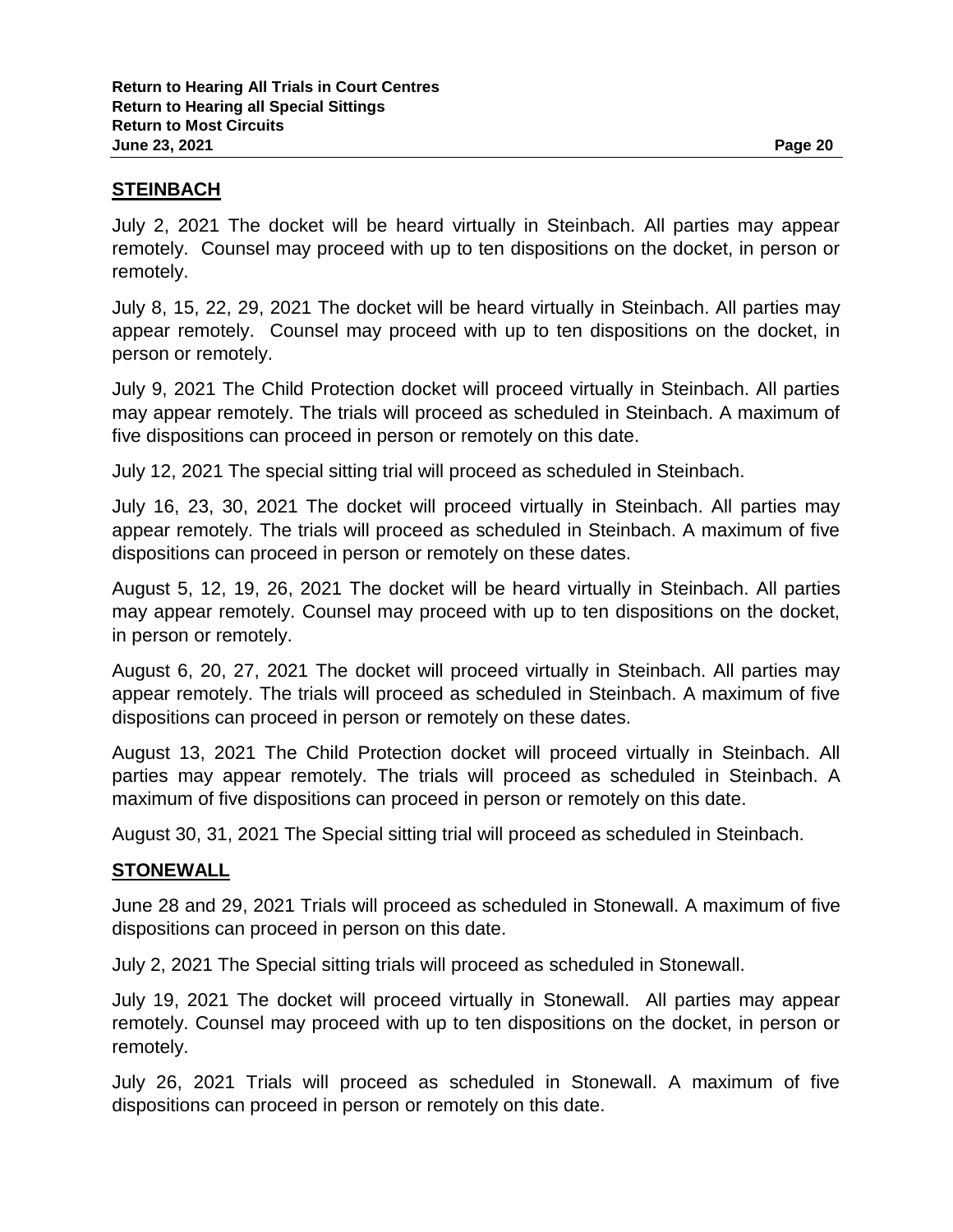August 23, 2021 The docket will proceed virtually in Stonewall. All parties may appear remotely. Counsel may proceed with up to ten dispositions on the docket, in person or remotely.

August 30, 2021 Trials will proceed as scheduled in Stonewall. A maximum of five dispositions can proceed in person or remotely on this date.

#### **SWAN RIVER**

July 7 and 21, 2021 The dockets will be heard virtually in Swan River. All parties may appear remotely. Counsel may proceed with up to ten dispositions on the docket, in person or remotely.

July 14, 19, 28, 2021 Trials will proceed as scheduled in Swan River. A maximum of five dispositions can proceed in person or remotely on these dates.

August 4, 18, 2021 The docket will proceed virtually in Swan River. All parties may appear remotely. Counsel may proceed with up to ten dispositions on the docket, in person or remotely.

August 9, 25, 2021 Trials will proceed as scheduled in Swan River. A maximum of five dispositions can proceed in person or remotely on these dates.

August 11, 16, 2021 If trials are set for these dates, the trials can proceed as scheduled in Swan River. A maximum of five dispositions can proceed in person or remotely on these dates. If no trials are set, counsel may proceed with up to ten dispositions on the docket, in person or remotely.

### **VIRDEN**

June 30, 2021 Special sitting trials will proceed as scheduled in Virden.

July 2 and 23, 2021 The docket will proceed virtually in Virden. All parties may appear remotely. Counsel may proceed with up to ten dispositions on the docket, in person or remotely.

July 16, 2021 The docket will proceed virtually in Virden. All parties may appear remotely. Trials will proceed as scheduled in Virden. A maximum of five dispositions can proceed in person or remotely on these dates.

August 6, 20, 27, 2021 The docket will proceed virtually in Virden. All parties may appear remotely. Trials will proceed as scheduled in Virden. A maximum of five dispositions can proceed in person or remotely on these dates.

### **WAYWAYSEECAPPO**

July 7 and August 4, 2021 The docket will proceed virtually in Waywayseecappo. A maximum of ten dispositions can proceed in person or remotely on these dates.